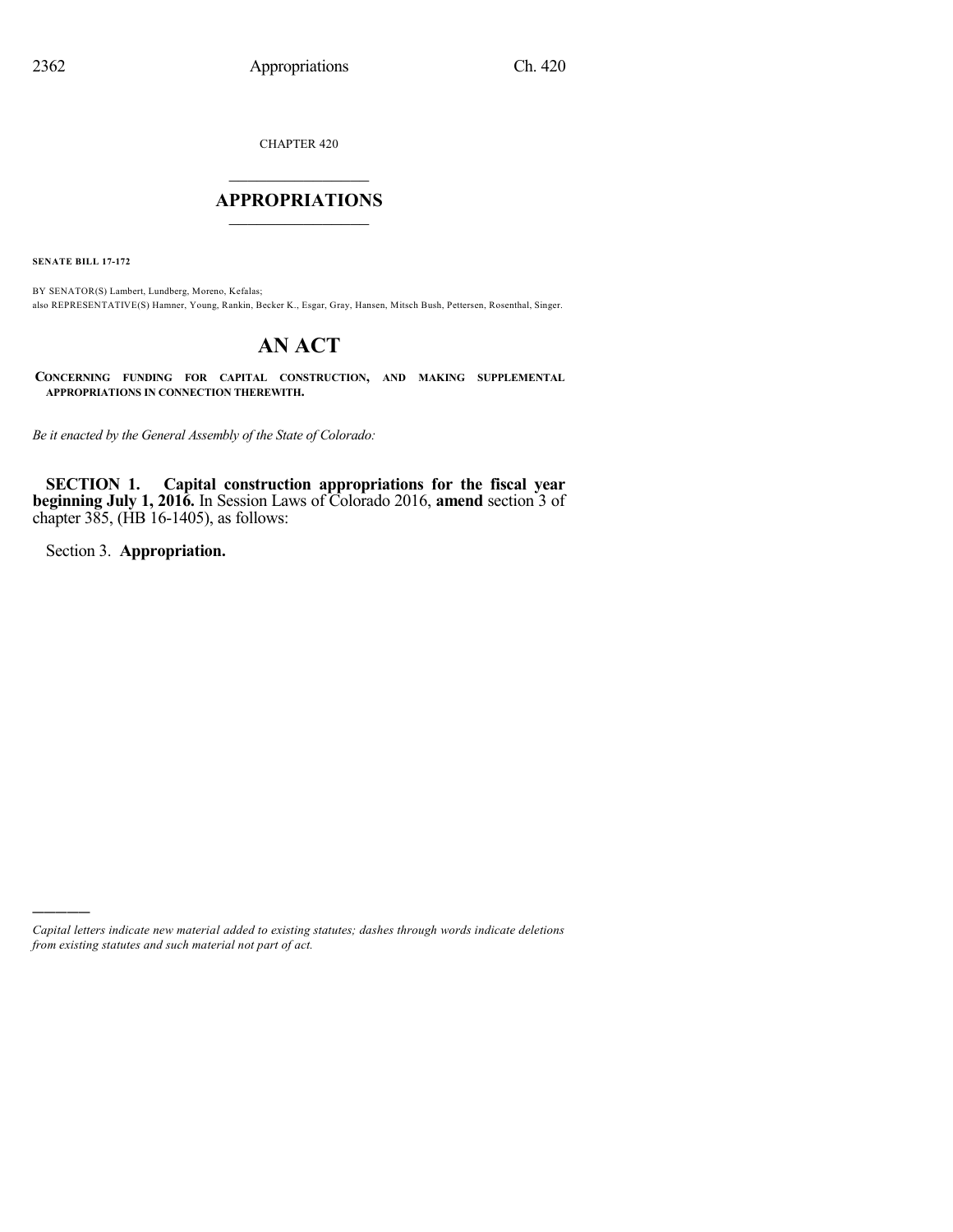|                   |              | APPROPRIATION FROM |              |                       |                |  |  |  |
|-------------------|--------------|--------------------|--------------|-----------------------|----------------|--|--|--|
| <b>ITEM &amp;</b> | <b>TOTAL</b> | <b>CAPITAL</b>     | CASH         | <b>REAPPROPRIATED</b> | <b>FEDERAL</b> |  |  |  |
| SUBTOTAL          |              | CONSTRUCTION       | <b>FUNDS</b> | <b>FUNDS</b>          | <b>FUNDS</b>   |  |  |  |
|                   |              | <b>FUND</b>        |              |                       |                |  |  |  |
|                   |              |                    |              |                       |                |  |  |  |

# **PART I CAPITAL CONSTRUCTION, CAPITAL RENEWAL, AND CAPITAL LEASE PURCHASE PAYMENTS**

| (1) DEPARTMENT OF CORRECTIONS                                                            |         |             |
|------------------------------------------------------------------------------------------|---------|-------------|
| Correctional Industries.                                                                 |         |             |
| Miscellaneous Small Projects                                                             | 660,000 | $660,000^a$ |
| <sup>a</sup> This amount shall be from sales revenues earned by Correctional Industries. |         |             |
| (2) DEPARTMENT OF EDUCATION                                                              |         |             |

| Jones and Palmer Halls      |           |           |
|-----------------------------|-----------|-----------|
| Renovation. Colorado School |           |           |
| for the Deaf and the Blind  | 7.600.185 | 7.600.185 |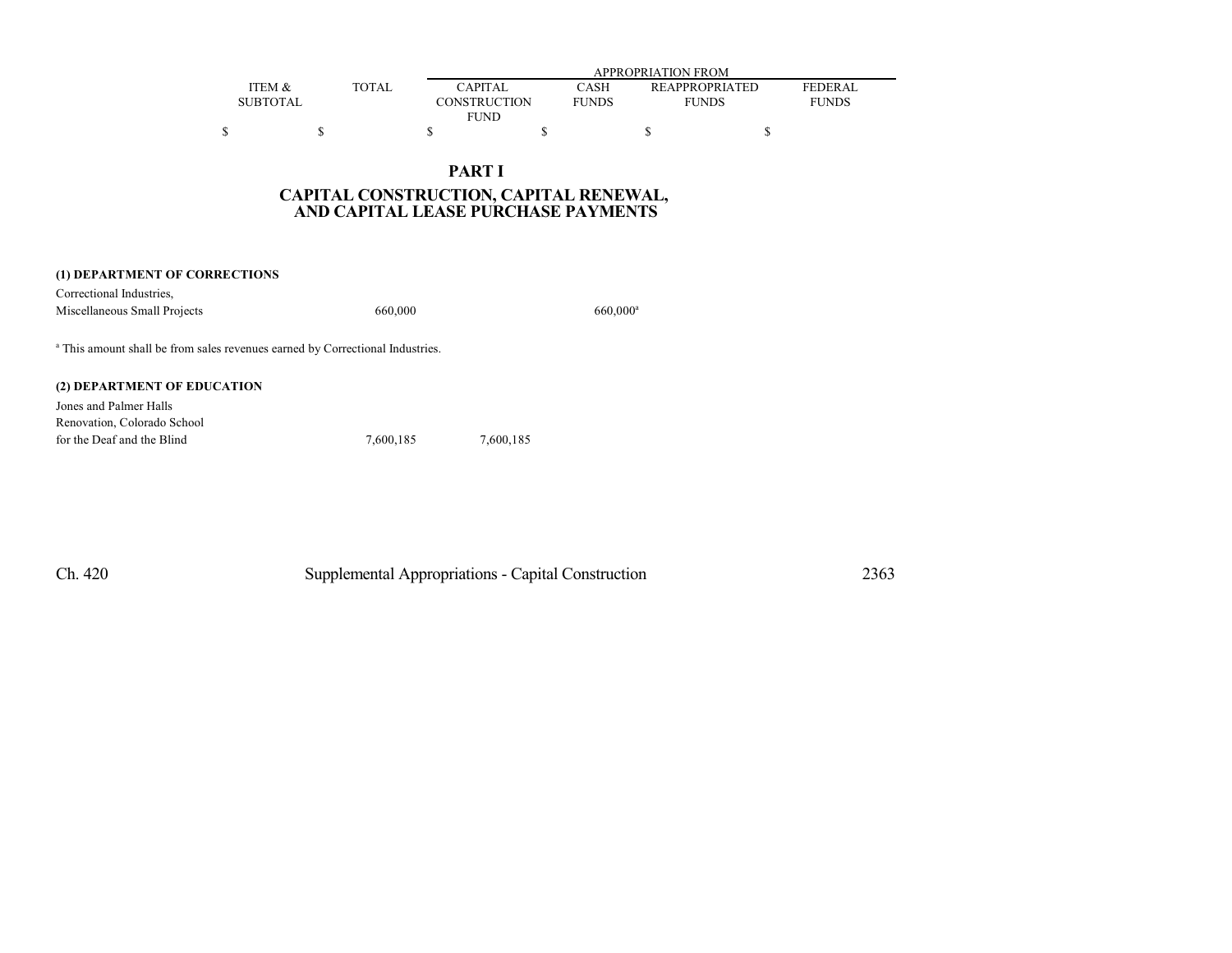| Ch. 420                                                                                                                                                       |                           |              | Appropriations                                       |                        |                                                             |    | 2364                           |
|---------------------------------------------------------------------------------------------------------------------------------------------------------------|---------------------------|--------------|------------------------------------------------------|------------------------|-------------------------------------------------------------|----|--------------------------------|
|                                                                                                                                                               |                           |              |                                                      |                        |                                                             |    |                                |
|                                                                                                                                                               | ITEM &<br><b>SUBTOTAL</b> | <b>TOTAL</b> | <b>CAPITAL</b><br><b>CONSTRUCTION</b><br><b>FUND</b> | CASH<br><b>FUNDS</b>   | APPROPRIATION FROM<br><b>REAPPROPRIATED</b><br><b>FUNDS</b> |    | <b>FEDERAL</b><br><b>FUNDS</b> |
| \$                                                                                                                                                            | \$                        |              | \$                                                   | \$                     | \$                                                          | \$ |                                |
| (3) GOVERNOR - LIEUTENANT GOVERNOR - STATE PLANNING AND BUDGETING<br>(A) Office of Information Technology<br>Public Safety Communication<br>Network Microwave |                           |              |                                                      |                        |                                                             |    |                                |
| Infrastructure Replacement                                                                                                                                    |                           | 10,316,372   | 10,316,372                                           |                        |                                                             |    |                                |
| (4) DEPARTMENT OF HIGHER EDUCATION<br>(A) Colorado Mesa University<br><b>Health Science</b><br>Nurse Practitioner                                             | 9,335,511                 |              | 9,230,212                                            | $105,299$ <sup>*</sup> |                                                             |    |                                |
|                                                                                                                                                               | 9,445,511                 |              |                                                      | $215,299^{\rm a}$      |                                                             |    |                                |
| <sup>a</sup> This amount shall be from donations or institutional reserves.                                                                                   |                           |              |                                                      |                        |                                                             |    |                                |
| (B) Colorado State University<br><b>Chemistry Building Addition</b>                                                                                           | 12,471,940                |              | 12,471,940                                           |                        |                                                             |    |                                |
| (C) History Colorado                                                                                                                                          |                           |              |                                                      |                        |                                                             |    |                                |
| Georgetown Loop Business<br>Capitalization Program<br>Regional Museum                                                                                         | 400,000                   |              | 300,000                                              | $100,000^{\rm a}$      |                                                             |    |                                |
| Preservation Projects                                                                                                                                         | 700,000                   |              |                                                      | 700,000 <sup>b</sup>   |                                                             |    |                                |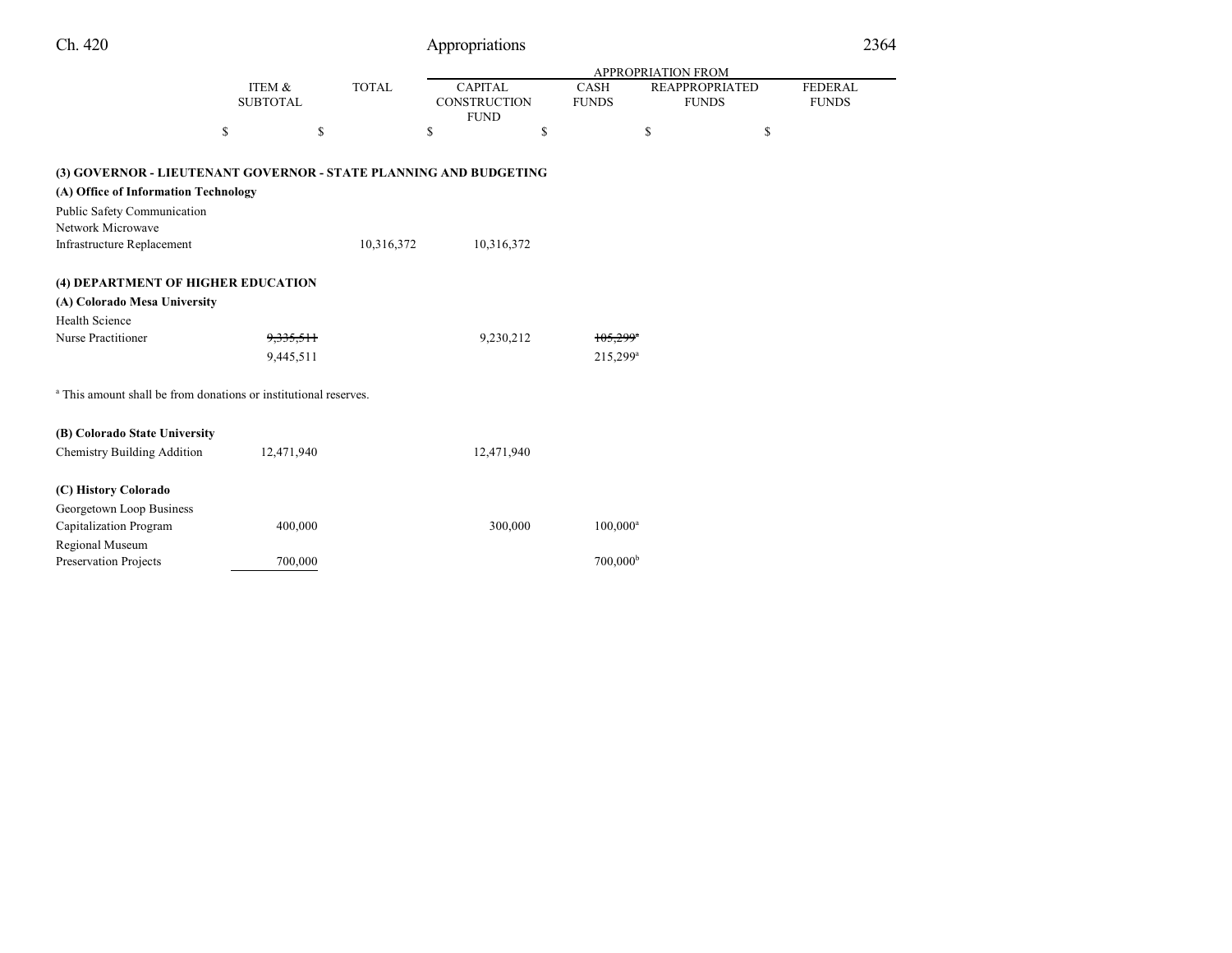#### 1,100,000

<sup>a</sup> This amount shall be from railroad operations and gifts, grants, and donations.

<sup>b</sup> Of this amount, \$600,000 shall be from limited gaming revenues deposited in the State Historical Fund created in Section 9 (5) (b) (II) of Article XVIII of the State Constitution, to be used pursuant to Section 12-47.1-1201, C.R.S., and \$100,000 shall be from revenue earned from the operation of the Georgetown Loop Railroad.

23,595,840<sup>a</sup>

14,502,929<sup>a</sup>

# **(D) Metropolitan State University of Denver** Aerospace Engineering Sciences 23,595,840 23,595,840 <sup>a</sup> This amount shall be from bonds to be repaid from an existing student facility fee and gifts, grants, and donations. **(E) Pueblo Community College** Davis Academic Building Renovation (Capital Renewal) 5,807,143 5,807,143 **(F) University of Northern Colorado** Campus Commons 29,502,929 15,000,000

<sup>a</sup> This amount shall be from donations and bonds to be repaid from an existing student fee.

#### 81,813,363

81,923,363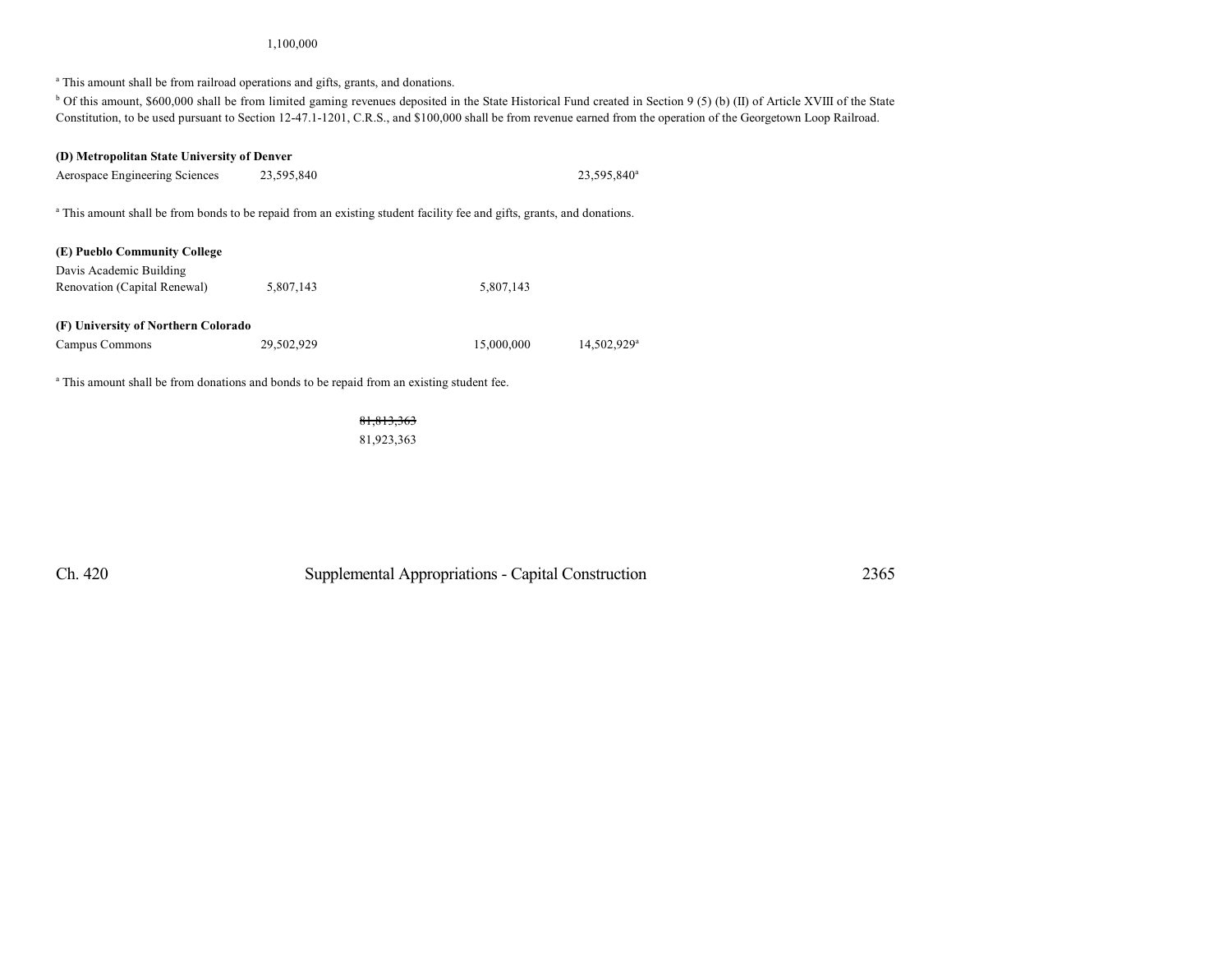| Ch. 420                            |                           |              | Appropriations                                       |    |                      |                                       | 2366                           |
|------------------------------------|---------------------------|--------------|------------------------------------------------------|----|----------------------|---------------------------------------|--------------------------------|
|                                    |                           |              | <b>APPROPRIATION FROM</b>                            |    |                      |                                       |                                |
|                                    | ITEM &<br><b>SUBTOTAL</b> | <b>TOTAL</b> | <b>CAPITAL</b><br><b>CONSTRUCTION</b><br><b>FUND</b> |    | CASH<br><b>FUNDS</b> | <b>REAPPROPRIATED</b><br><b>FUNDS</b> | <b>FEDERAL</b><br><b>FUNDS</b> |
|                                    | \$<br>\$                  |              | \$                                                   | \$ | \$                   | \$                                    |                                |
| (5) DEPARTMENT OF HUMAN SERVICES   |                           |              |                                                      |    |                      |                                       |                                |
| Behavioral Health Services,        |                           |              |                                                      |    |                      |                                       |                                |
| Mental Health Institutes,          |                           |              |                                                      |    |                      |                                       |                                |
| Suicide Risk Mitigation            | 1,867,586                 |              | 1,867,586                                            |    |                      |                                       |                                |
|                                    | 1,987,586                 |              | 1,987,586                                            |    |                      |                                       |                                |
| Division of Youth Corrections,     |                           |              |                                                      |    |                      |                                       |                                |
| Facility Refurbishment for Safety, |                           |              |                                                      |    |                      |                                       |                                |
| Risk Mitigation,                   |                           |              |                                                      |    |                      |                                       |                                |
| and Modernization                  | 3,689,500                 |              | 3,689,500                                            |    |                      |                                       |                                |
| Colorado Veterans Community        |                           |              |                                                      |    |                      |                                       |                                |
| Living Centers, Resident Safety    |                           |              |                                                      |    |                      |                                       |                                |
| and Accessibility Improvements     | 2,278,060                 |              | 2,278,060                                            |    |                      |                                       |                                |
| Division of Youth Corrections,     |                           |              |                                                      |    |                      |                                       |                                |
| Adams County Youth Services        |                           |              |                                                      |    |                      |                                       |                                |
| Center Replacement                 | 3,000,000                 |              | 3,000,000                                            |    |                      |                                       |                                |
| Regional Center Capital            |                           |              |                                                      |    |                      |                                       |                                |
| Improvements                       | 979,884                   |              |                                                      |    | 979,884 <sup>a</sup> |                                       |                                |
|                                    |                           | 11,815,030   |                                                      |    |                      |                                       |                                |
|                                    |                           | 11,935,030   |                                                      |    |                      |                                       |                                |

<sup>a</sup> This amount shall be from the Regional Center Depreciation Account within the Capital Construction Fund created in Section 24-75-302 (3.8) (a), C.R.S.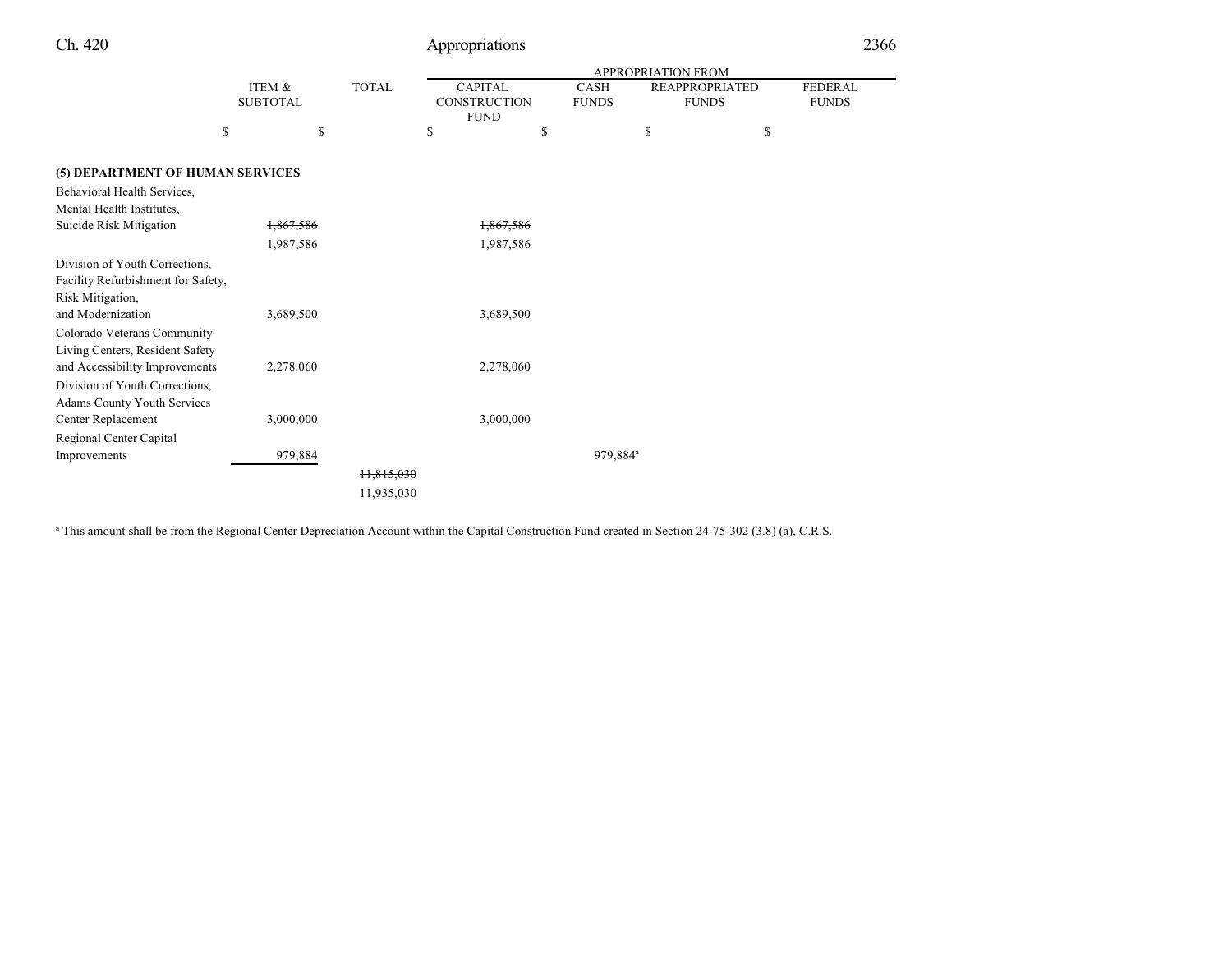#### **(6) DEPARTMENT OF NATURAL RESOURCES**

#### **(A) Division of Parks and Wildlife - Capital Construction and Controlled Maintenance**

| Park Infrastructure and Facilities | 19,837,320 | 19,435,684 <sup>a</sup> | 401,636(I) |
|------------------------------------|------------|-------------------------|------------|
| Land and Water Acquisitions,       |            |                         |            |
| <b>State Parks</b>                 | 950,000    | $950.000^a$             |            |
| Land and Water Acquisitions,       |            |                         |            |
| Wildlife Areas                     | 9.300.000  | $9,300,000^{\rm b}$     |            |
| Infrastructure and Real Property   |            |                         |            |
| Maintenance, Wildlife Areas        | 3.799.502  | $3,799,502^{\circ}$     |            |
| Chatfield Reservoir Reallocation   |            |                         |            |
| Project Mitigation                 | 6,504,850  | $6,504,850^{\circ}$     |            |
|                                    |            | 40,391,672              |            |

<sup>a</sup> Of these amounts, it is estimated that \$12,684,400 shall be from grants from the Great Outdoors Colorado Board, established in Section 1 of Article XXVII of the State Constitution, \$7,401,284(I) shall be from Lottery proceeds, pursuant to Section 3 of Article XXVII of the State Constitution, and \$300,000 shall be from the Highway Users Tax Fund created in Section 43-4-201 (1) (a), C.R.S., pursuant to Section 33-10-111 (4), C.R.S. Lottery proceeds are based on estimates and are shown for informational purposes only.

 $b$  Of this amount, it is estimated that \$5,500,000 shall be from the Wildlife Cash Fund created in Section 33-1-112 (1) (a), C.R.S., and \$3,800,000 shall be from grants from the Great Outdoors Colorado Board, established in Section 1 of Article XXVII of the State Constitution.

<sup>c</sup> These amounts shall be from the Wildlife Cash Fund created in Section 33-1-112 (1) (a), C.R.S.

#### **(7) DEPARTMENT OF PERSONNEL**

| Replace/Restore Roof.      |           |           |               |
|----------------------------|-----------|-----------|---------------|
| State Capitol Building     | 5.684.248 | 5.684.248 |               |
| Colorado State Capitol     |           |           |               |
| House and Senate           |           |           |               |
| <b>Chamber Renovations</b> | 2.425,000 | 1.000.000 | $1.425.000^a$ |

| Ch. 420 | Supplemental Appropriations - Capital Construction | 2367 |
|---------|----------------------------------------------------|------|
|---------|----------------------------------------------------|------|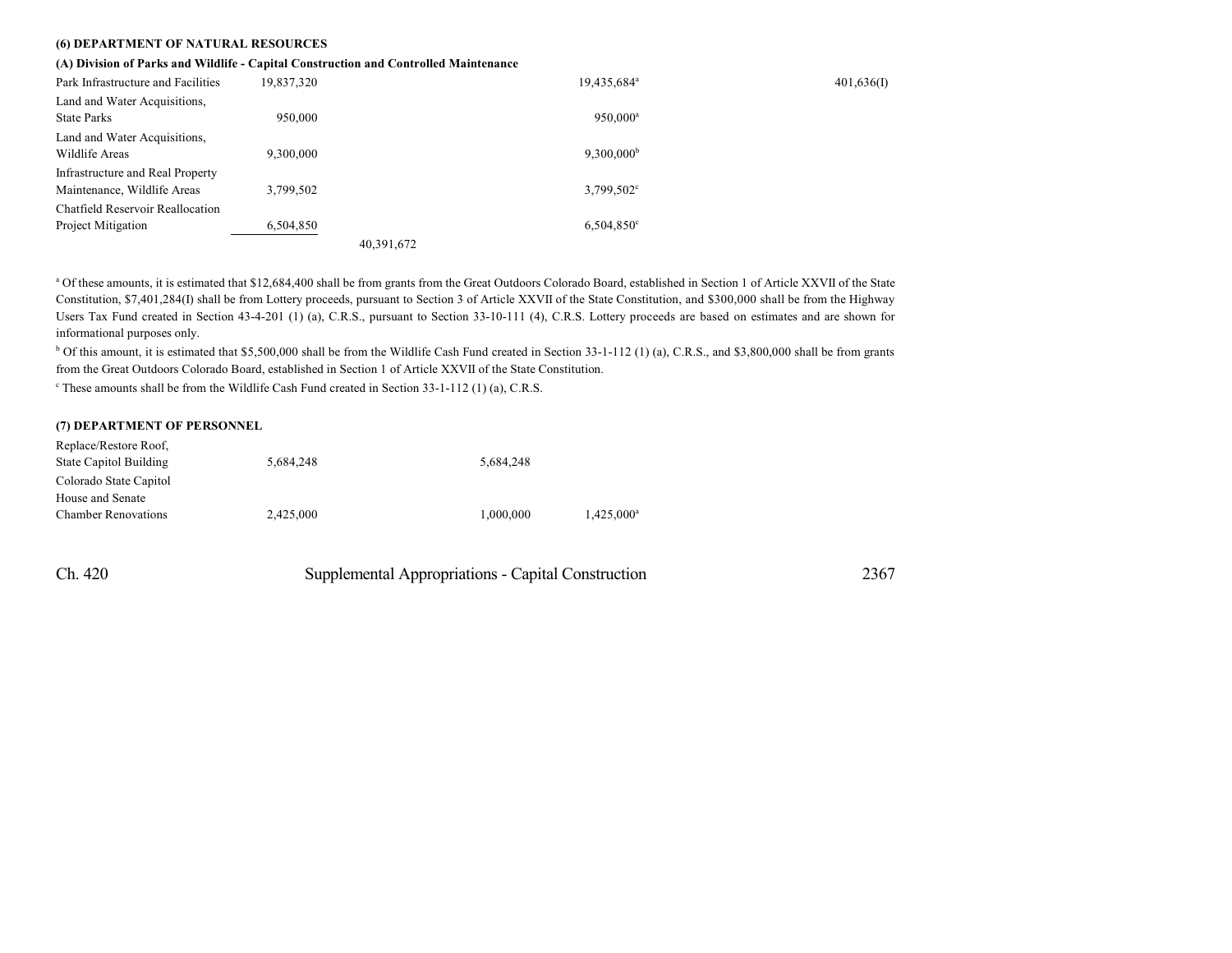| Ch. 420                                                  | Appropriations            |                    |                         |                                       |                      |                                       | 2368                           |  |
|----------------------------------------------------------|---------------------------|--------------------|-------------------------|---------------------------------------|----------------------|---------------------------------------|--------------------------------|--|
|                                                          |                           | APPROPRIATION FROM |                         |                                       |                      |                                       |                                |  |
|                                                          | ITEM &<br><b>SUBTOTAL</b> |                    | <b>TOTAL</b>            | <b>CAPITAL</b><br><b>CONSTRUCTION</b> | CASH<br><b>FUNDS</b> | <b>REAPPROPRIATED</b><br><b>FUNDS</b> | <b>FEDERAL</b><br><b>FUNDS</b> |  |
|                                                          |                           |                    |                         | <b>FUND</b>                           |                      |                                       |                                |  |
|                                                          | S                         | \$                 |                         | \$                                    | ¢<br>ъ               | J.                                    | \$                             |  |
| REPLACE COOLING SYSTEM,<br><b>CAPITOL ANNEX BUILDING</b> |                           | 2,417,830          |                         | 1,351,599                             | 300,000 <sup>b</sup> | $766,231^{\circ}$                     |                                |  |
|                                                          |                           |                    | 8,109,248<br>10,527,078 |                                       |                      |                                       |                                |  |

a This amount shall be from the Legislative Department Cash Fund created in Section 2-2-1601 (1) (a), C.R.S.

<sup>b</sup> This amount shall be from the Department of Personnel Revolving Fund created in Section 24-30-1108 (1), C.R.S. The amount is from reserves from REVERSIONS FROM THE FACILITIES MAINTENANCE - CAPITOL COMPLEX UTILITIES LINE ITEM APPROPRIATED IN S.B. 15-234.

<sup>c</sup> O<sup>F</sup> THIS AMOUNT, IT IS ESTIMATED THAT \$450,000 SHALL BE FROM THE EMERGENCY CONTROLLED MAINTENANCE ACCOUNT IN THE CAPITAL CONSTRUCTION FUND CREATED IN SECTION 24-75-302 (3.2), C.R.S., AND \$316,231 SHALL BE FROM REVERSIONS FROM THE UPGRADE PUBLIC RESTROOMS AND WHEELCHAIR LIFTS FOR ADA COMPLIANCE, STATE CAPITOL BUILDING CONTROLLED MAINTENANCE PROJECT APPROPRIATED IN S.B. 13-230.

| <b>(8) DEPARTMENT OF PUBLIC SAFETY</b> |           |               |  |
|----------------------------------------|-----------|---------------|--|
| Loma Eastbound                         |           |               |  |
| Port of Entry Replacement              | 1.145.000 | $1.145.000^a$ |  |
| $\sim$ $ \sim$<br>--                   |           |               |  |

<sup>a</sup> This amount shall be from the Highway Users Tax Fund created in Section 43-4-201 (1) (a), C.R.S., pursuant to Section 43-4-201 (3) (a) (I) (C), C.R.S.

Highway Construction Projects 500,000 500,000 500,000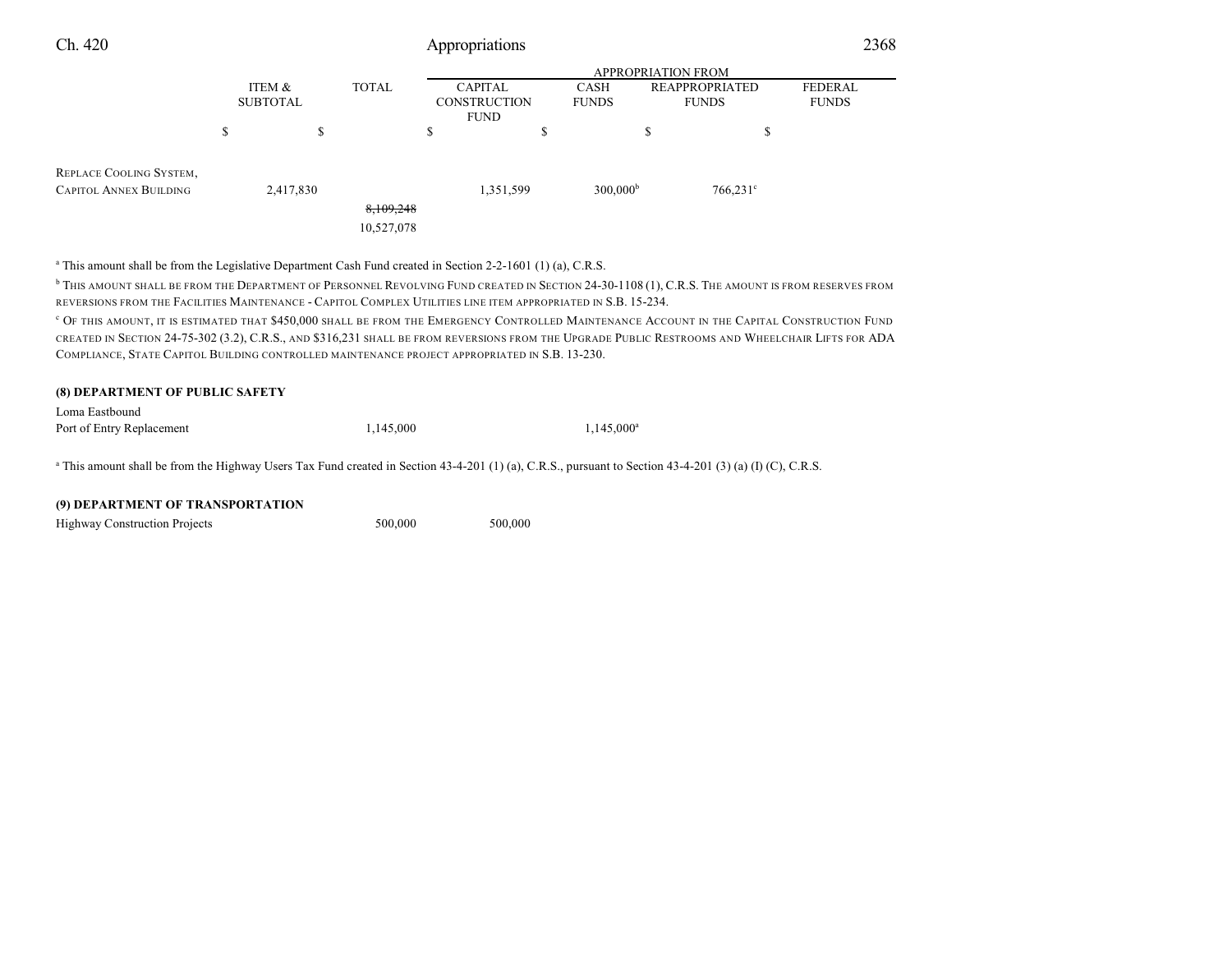#### **TOTALS PART I**

### **(CAPITAL CONSTRUCTION, CAPITAL RENEWAL, AND CAPITAL LEASE PURCHASE PAYMENTS)**

| <del>\$162,350,870</del> | <del>\$78,745,246</del> | <del>\$83,203,988</del> |           | \$401,636 |
|--------------------------|-------------------------|-------------------------|-----------|-----------|
| \$164,998,700            | \$80,216,845            | \$83,613,988            | \$766.231 |           |
|                          |                         |                         |           |           |

# **PART II CONTROLLED MAINTENANCE**

### **(1) DEPARTMENT OF CORRECTIONS**

| Improve Fire Suppression System, |           |           |           |
|----------------------------------|-----------|-----------|-----------|
| Centennial                       |           |           |           |
| Correctional Facility North      | 782.647   |           |           |
| Improve Perimeter Security,      |           |           |           |
| Denver Reception and             |           |           |           |
| Diagnostic Center and            |           |           |           |
| Women's Correctional Facility    | 1,870,550 |           |           |
| Replace Fire Alarm System        |           |           |           |
| and Improve Fire Suppression,    |           |           |           |
| Limon Correctional Facility      | 798,180   |           |           |
|                                  |           | 3,451,377 | 3,451,377 |

|                                           | (2) GOVERNOR - LIEUTENANT GOVERNOR - STATE PLANNING AND BUDGETING |                                                    |      |
|-------------------------------------------|-------------------------------------------------------------------|----------------------------------------------------|------|
| (A) Office of Information Technology      |                                                                   |                                                    |      |
| Replace Microwave<br>Site Towers, B Group | 1.072.335                                                         | 1.072.335                                          |      |
| Ch. 420                                   |                                                                   | Supplemental Appropriations - Capital Construction | 2369 |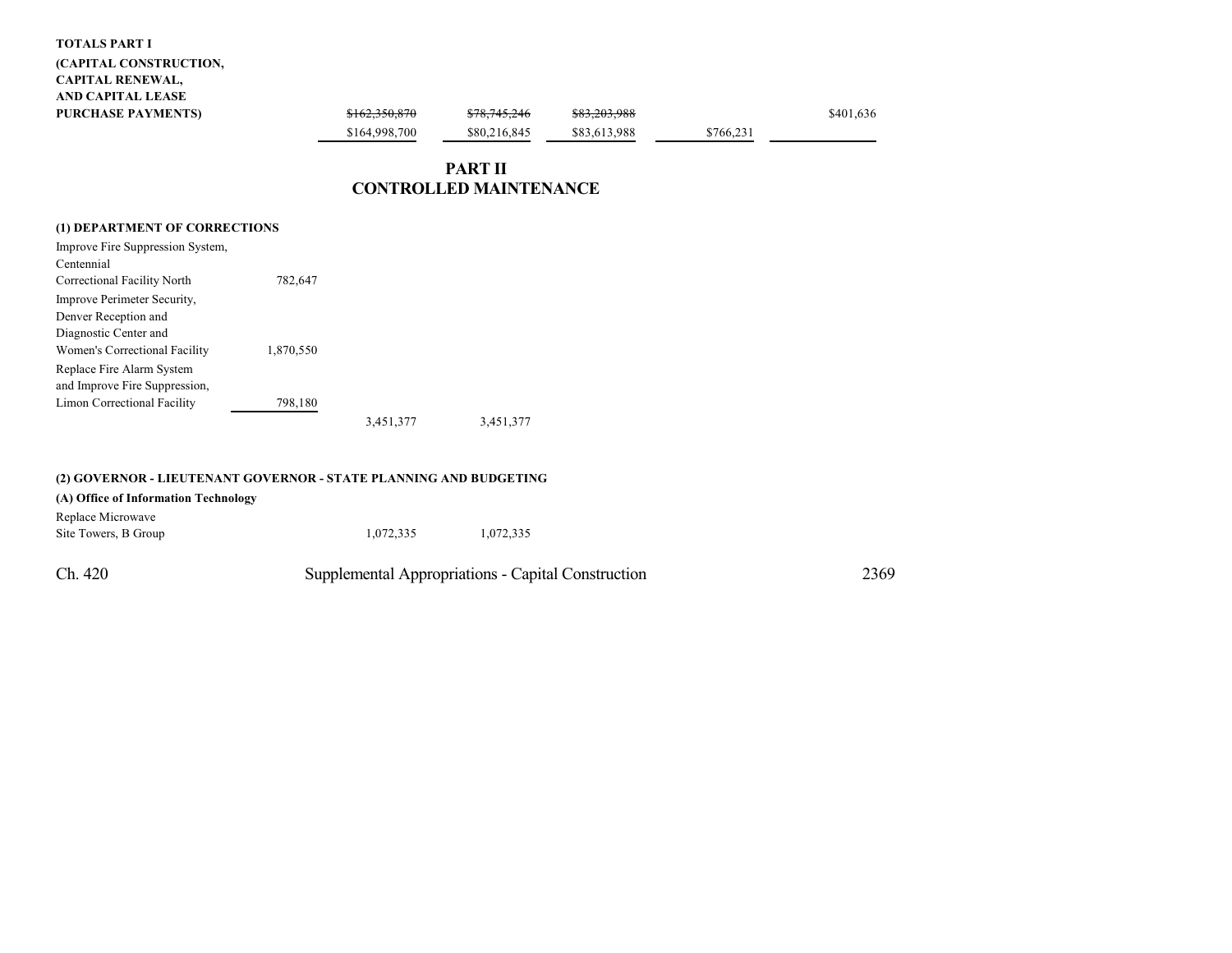| " |
|---|
|   |

# Appropriations 2370

FEDERAL **FUNDS** 

|                                     |                           |              |                                               |           |                             | <b>APPROPRIATION FROM</b>             |    |
|-------------------------------------|---------------------------|--------------|-----------------------------------------------|-----------|-----------------------------|---------------------------------------|----|
|                                     | ITEM &<br><b>SUBTOTAL</b> | <b>TOTAL</b> | <b>CAPITAL</b><br>CONSTRUCTION<br><b>FUND</b> |           | <b>CASH</b><br><b>FUNDS</b> | <b>REAPPROPRIATED</b><br><b>FUNDS</b> |    |
| \$                                  | \$                        |              | \$                                            | \$        |                             | \$                                    | \$ |
|                                     |                           |              |                                               |           |                             |                                       |    |
| (3) DEPARTMENT OF HIGHER EDUCATION  |                           |              |                                               |           |                             |                                       |    |
| (A) Adams State University          |                           |              |                                               |           |                             |                                       |    |
| Upgrade HVAC, Music Building        | 1,514,508                 |              |                                               | 1,514,508 |                             |                                       |    |
| (B) Auraria Higher Education Center |                           |              |                                               |           |                             |                                       |    |
| Replace/Upgrade Fire Alarm          |                           |              |                                               |           |                             |                                       |    |
| Systems, Multiple Buildings         | 578,643                   |              |                                               |           |                             |                                       |    |
| Improve ADA Accessibility,          |                           |              |                                               |           |                             |                                       |    |
| Tenth Street Pedestrian Corridor    | 588,988                   |              |                                               |           |                             |                                       |    |
|                                     | 1,167,631                 |              |                                               | 1,167,631 |                             |                                       |    |
| (C) Colorado School of Mines        |                           |              |                                               |           |                             |                                       |    |
| Replace Hazardous                   |                           |              |                                               |           |                             |                                       |    |
| Laboratory Fume Controls            | 343,275                   |              |                                               | 343,275   |                             |                                       |    |
| (D) Colorado State University       |                           |              |                                               |           |                             |                                       |    |
| Repair College Lake Dam             | 344,708                   |              |                                               |           |                             |                                       |    |
| Upgrade HVAC,                       |                           |              |                                               |           |                             |                                       |    |
| <b>Chemistry Building</b>           | 800,865                   |              |                                               |           |                             |                                       |    |
| Add Flood Protection in             |                           |              |                                               |           |                             |                                       |    |
| Tunnels and Heating Plant           | 321,860                   |              |                                               |           |                             |                                       |    |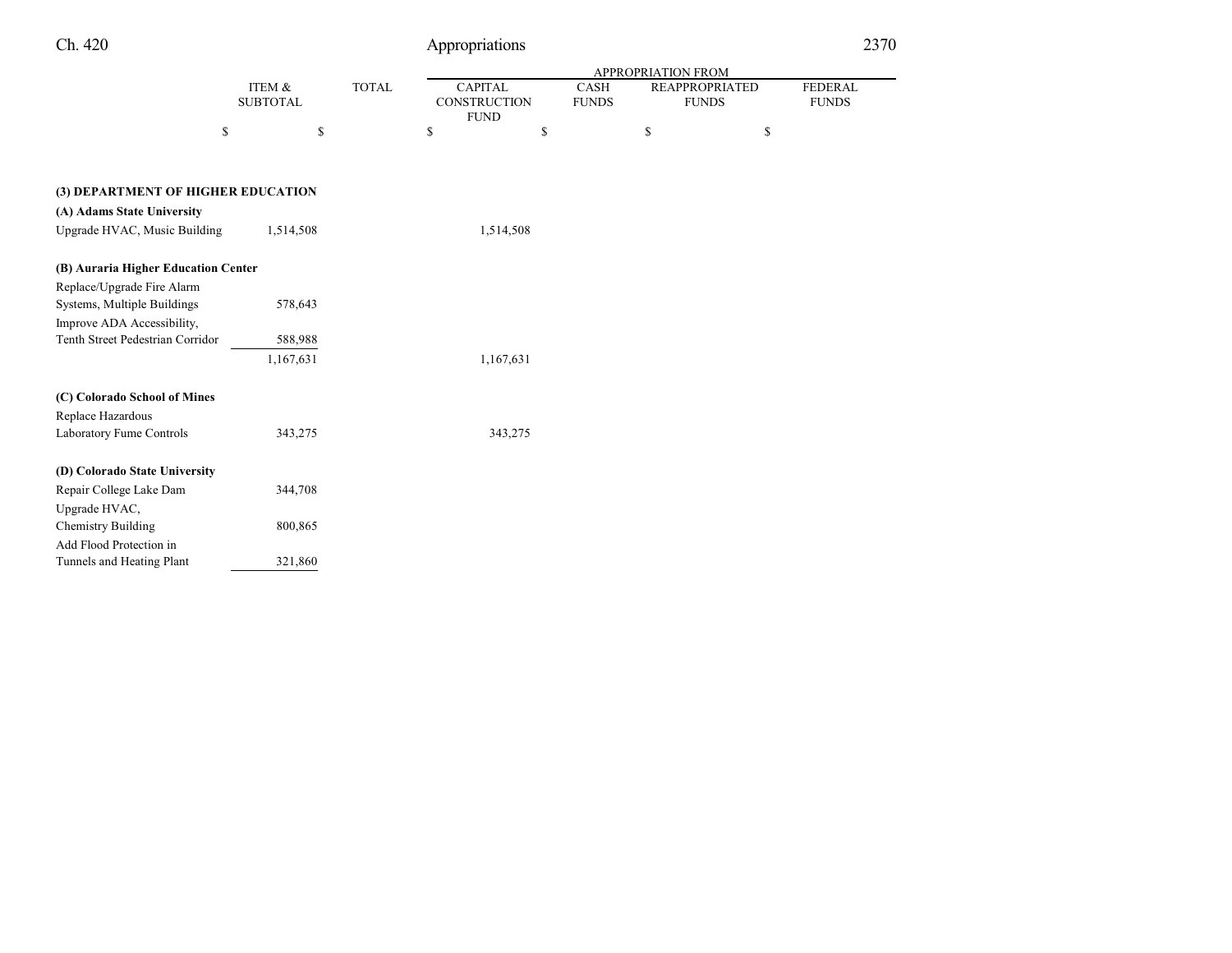|                                       | 1,467,433 | 1,467,433 |
|---------------------------------------|-----------|-----------|
| (E) Fort Lewis College                |           |           |
| <b>Improve Pedestrian Safety</b>      | 650,911   | 650,911   |
| (F) Front Range Community College     |           |           |
| Upgrade Exterior and Interior         |           |           |
| Security, Westminster and             |           |           |
| Larimer Campuses                      | 1,037,689 | 1,037,689 |
| (G) History Colorado                  |           |           |
| Mitigate Wildfire Risk,               |           |           |
| Georgetown Loop Railroad              | 405,689   | 405,689   |
| (H) Northeastern Junior College       |           |           |
| <b>Install Electronic Door Access</b> |           |           |
| and Camera Systems                    | 467,500   | 467,500   |
| (I) Otero Junior College              |           |           |
| Repair/Upgrade Campus Security        |           |           |
| Access and                            |           |           |
| Electronic Locks                      | 647,500   | 647,500   |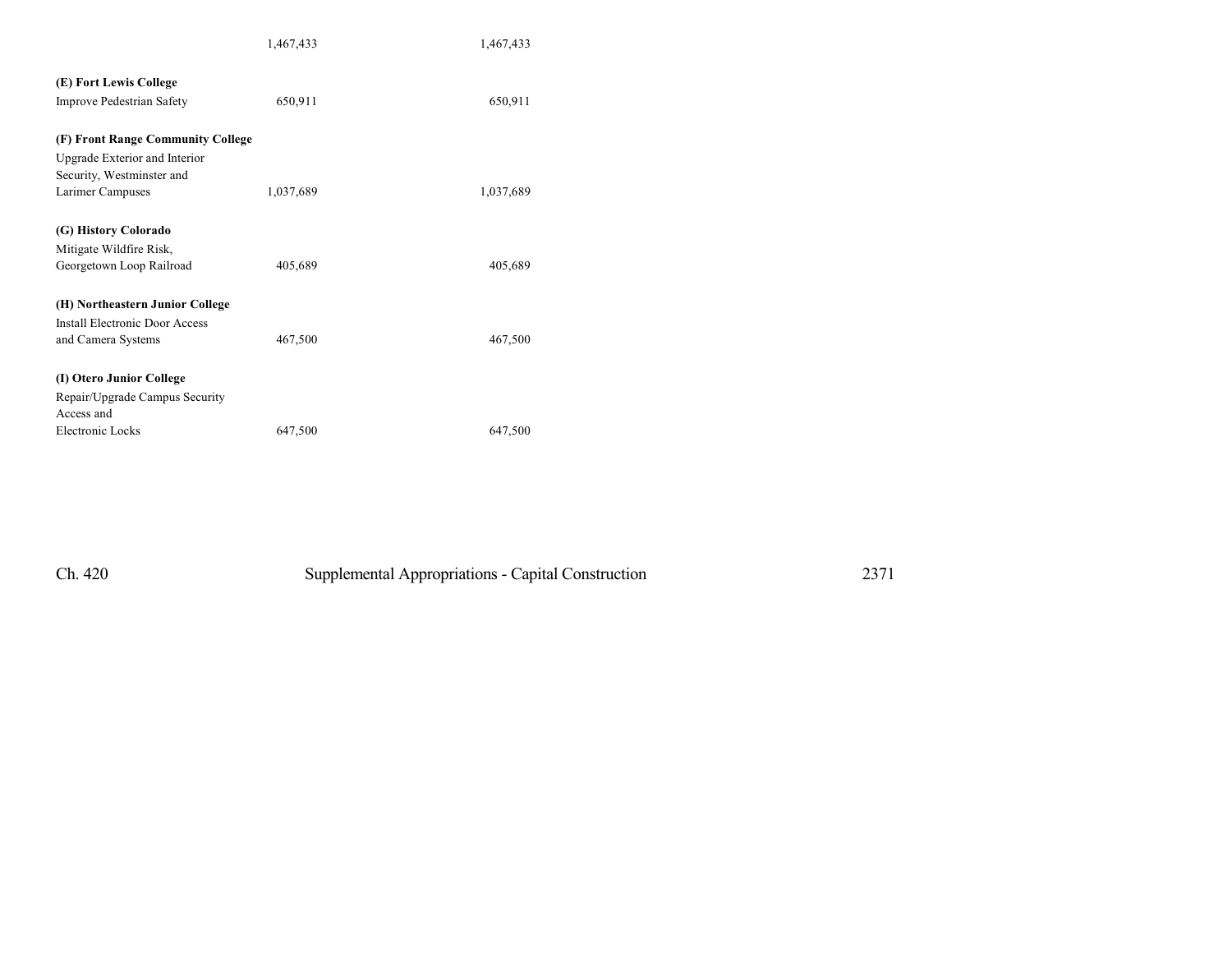|--|--|--|

# Appropriations 2372

÷.

|                                  |                 |           |              |                                    |              | <b>APPROPRIATION FROM</b> |                |
|----------------------------------|-----------------|-----------|--------------|------------------------------------|--------------|---------------------------|----------------|
|                                  | ITEM &          |           | <b>TOTAL</b> | <b>CAPITAL</b>                     | <b>CASH</b>  | <b>REAPPROPRIATED</b>     | <b>FEDERAL</b> |
|                                  | <b>SUBTOTAL</b> |           |              | <b>CONSTRUCTION</b><br><b>FUND</b> | <b>FUNDS</b> | <b>FUNDS</b>              | <b>FUNDS</b>   |
|                                  | S               | \$        |              | \$                                 | \$           | \$                        | \$             |
|                                  |                 |           |              |                                    |              |                           |                |
| (J) Pikes Peak Community College |                 |           |              |                                    |              |                           |                |
| Upgrade Security, Doors, and     |                 |           |              |                                    |              |                           |                |
| Electronic Access Systems,       |                 |           |              |                                    |              |                           |                |
| Centennial and Rampart           |                 |           |              |                                    |              |                           |                |
| Range Campuses                   |                 | 1,071,012 |              | 1,071,012                          |              |                           |                |
| (K) Pueblo Community College     |                 |           |              |                                    |              |                           |                |
| Upgrade Building and Common      |                 |           |              |                                    |              |                           |                |
| Area Security, Three Campuses    |                 | 913,208   |              | 913,208                            |              |                           |                |

| (L) University of Colorado at Boulder |           |           |
|---------------------------------------|-----------|-----------|
| Renovate Fire Sprinklers and          |           |           |
| HVAC System, Department               |           |           |
| of Speech, Language, and              |           |           |
| <b>Hearing Sciences</b>               | 793,198   |           |
| Upgrade Fire Sprinklers.              |           |           |
| Various Buildings                     | 754,965   |           |
| Mitigate/Control Flood Water          | 677,019   |           |
|                                       | 2,225,182 | 2,225,182 |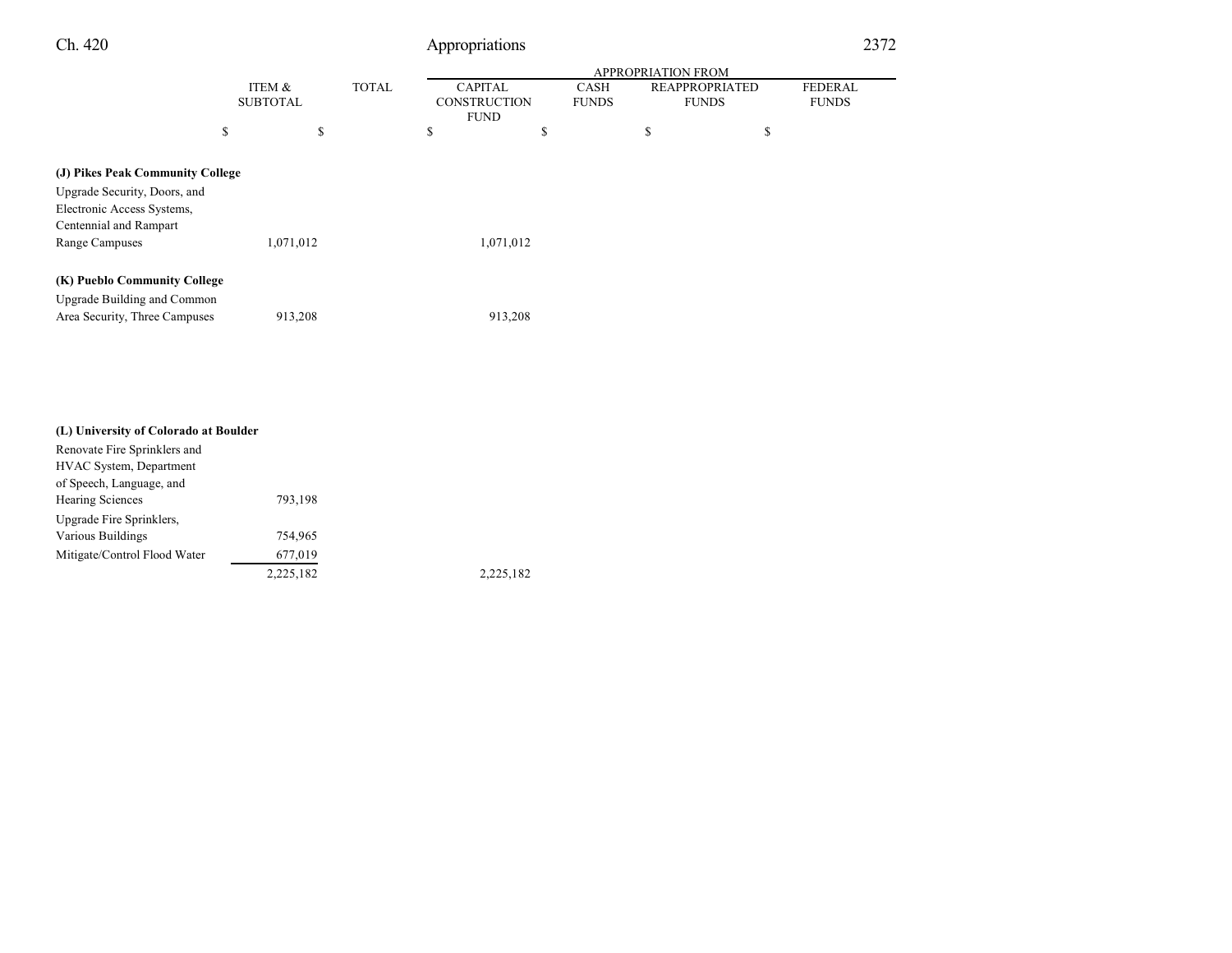| (M) University of Colorado Denver     |           |            |           |
|---------------------------------------|-----------|------------|-----------|
| Replace Fire Detection System,        |           |            |           |
| Building 400 Series                   | 742,193   |            | 742,193   |
|                                       |           |            |           |
| (N) University of Northern Colorado   |           |            |           |
| <b>Upgrade Fire Sprinklers</b>        | 1,126,460 |            |           |
| Upgrade Fire Sprinklers,              |           |            |           |
| McKee Building                        | 996,364   |            |           |
|                                       | 2,122,824 |            | 2,122,824 |
| (O) Western State Colorado University |           |            |           |
| Replace HVAC System,                  |           |            |           |
| Hurst Hall                            | 1,651,869 |            | 1,651,869 |
|                                       |           |            |           |
|                                       |           | 16,428,424 |           |
|                                       |           |            |           |
| (4) DEPARTMENT OF HUMAN SERVICES      |           |            |           |
| <b>Upgrade Electronic Security</b>    |           |            |           |
| Systems, Four Division of             |           |            |           |
| <b>Youth Corrections Centers</b>      | 1,005,918 |            |           |
|                                       |           |            |           |
| <b>Upgrade Building</b>               |           |            |           |
| Automation System                     | 512,062   |            |           |
|                                       |           | 1,517,980  | 1,517,980 |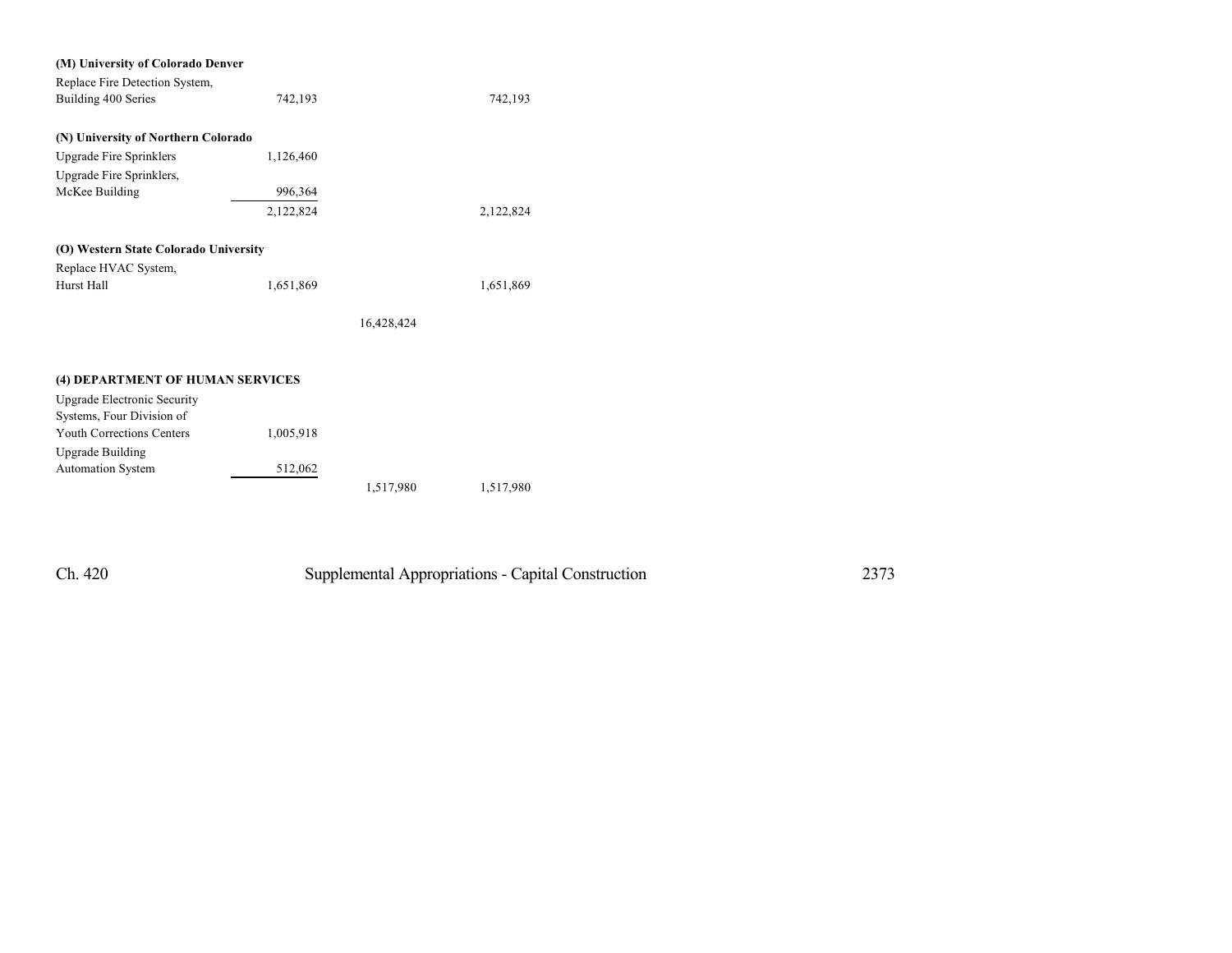| Ch. 420                                                      |                           |              | Appropriations                                       |                      |                                       | 2374                           |
|--------------------------------------------------------------|---------------------------|--------------|------------------------------------------------------|----------------------|---------------------------------------|--------------------------------|
|                                                              |                           |              |                                                      |                      | <b>APPROPRIATION FROM</b>             |                                |
|                                                              | ITEM &<br><b>SUBTOTAL</b> | <b>TOTAL</b> | <b>CAPITAL</b><br><b>CONSTRUCTION</b><br><b>FUND</b> | CASH<br><b>FUNDS</b> | <b>REAPPROPRIATED</b><br><b>FUNDS</b> | <b>FEDERAL</b><br><b>FUNDS</b> |
|                                                              | \$                        | \$           | \$<br>\$                                             |                      | \$                                    | \$                             |
| (5) DEPARTMENT OF MILITARY AND VETERANS AFFAIRS              |                           |              |                                                      |                      |                                       |                                |
| Mitigate Site Flooding Risk and<br>Repair Building Envelope, |                           |              |                                                      |                      |                                       |                                |
| <b>Watkins Armory</b>                                        |                           | 1,334,260    | 667,130                                              |                      |                                       | 667,130(I)                     |
| (6) DEPARTMENT OF PERSONNEL                                  |                           |              |                                                      |                      |                                       |                                |
| Controlled Maintenance                                       |                           |              |                                                      |                      |                                       |                                |
| <b>Emergency Account</b>                                     | 2,000,000                 |              |                                                      |                      |                                       |                                |
| Rehabilitate Elevators,<br>690/700 Kipling and               |                           |              |                                                      |                      |                                       |                                |
| <b>Grand Junction Buildings</b>                              |                           | 990,000      |                                                      |                      |                                       |                                |
|                                                              |                           | 2,990,000    | 2,990,000                                            |                      |                                       |                                |
| <b>TOTALS PART II</b>                                        |                           |              |                                                      |                      |                                       |                                |
| (CONTROLLED                                                  |                           |              |                                                      |                      |                                       |                                |
| <b>MAINTENANCE</b> )                                         |                           | \$26,794,376 | \$26,127,246                                         |                      |                                       | \$667,130                      |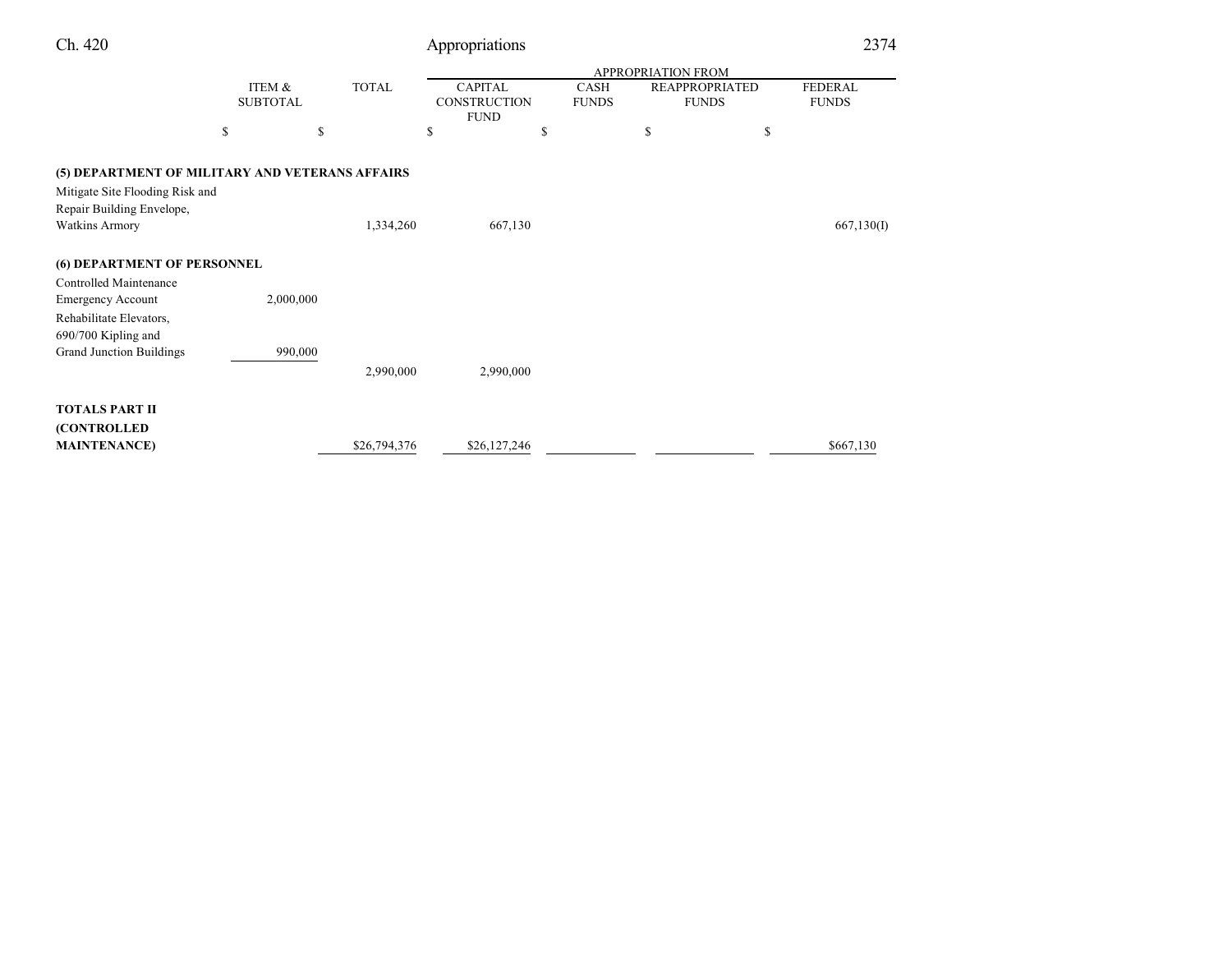# **PART III INFORMATION TECHNOLOGY PROJECTS**

| (0.5) DEPARTMENT OF AGRICULTURE                                       |                      |         |           |                      |
|-----------------------------------------------------------------------|----------------------|---------|-----------|----------------------|
| AGLICENSE, INSPECTION,                                                |                      |         |           |                      |
| AND ENFORCEMENT                                                       |                      | 285,000 |           | 285,000 <sup>a</sup> |
|                                                                       |                      |         |           |                      |
| <sup>a</sup> THIS AMOUNT SHALL BE FROM VARIOUS SOURCES OF CASH FUNDS. |                      |         |           |                      |
|                                                                       |                      |         |           |                      |
| (0.7) DEPARTMENT OF CORRECTIONS                                       |                      |         |           |                      |
| <b>DECORUM OFFENDER</b>                                               |                      |         |           |                      |
| <b>MANAGEMENT SYSTEM</b>                                              |                      | 845,057 | 845,057   |                      |
|                                                                       |                      |         |           |                      |
| (1) DEPARTMENT OF HIGHER EDUCATION                                    |                      |         |           |                      |
| (A) Colorado State University - Pueblo                                |                      |         |           |                      |
| Technology                                                            |                      |         |           |                      |
| Infrastructure Upgrade                                                | 1,826,475            |         | 1,826,475 |                      |
|                                                                       |                      |         |           |                      |
| (B) University of Northern Colorado                                   |                      |         |           |                      |
| Technology                                                            |                      |         |           |                      |
| Infrastructure Upgrade                                                | 2,412,750            |         | 2,412,750 |                      |
|                                                                       |                      |         |           |                      |
| (C) Community College of Denver                                       |                      |         |           |                      |
| Technology                                                            |                      |         |           |                      |
| Infrastructure Upgrade                                                | <del>1,046,383</del> |         | 774,323   | $272,060(f)^n$       |
|                                                                       | 1,342,134            |         |           | $567,811(I)^a$       |
|                                                                       |                      |         |           |                      |
|                                                                       |                      |         |           |                      |

| Ch. 420 | Supplemental Appropriations - Capital Construction | 2375 |
|---------|----------------------------------------------------|------|
|---------|----------------------------------------------------|------|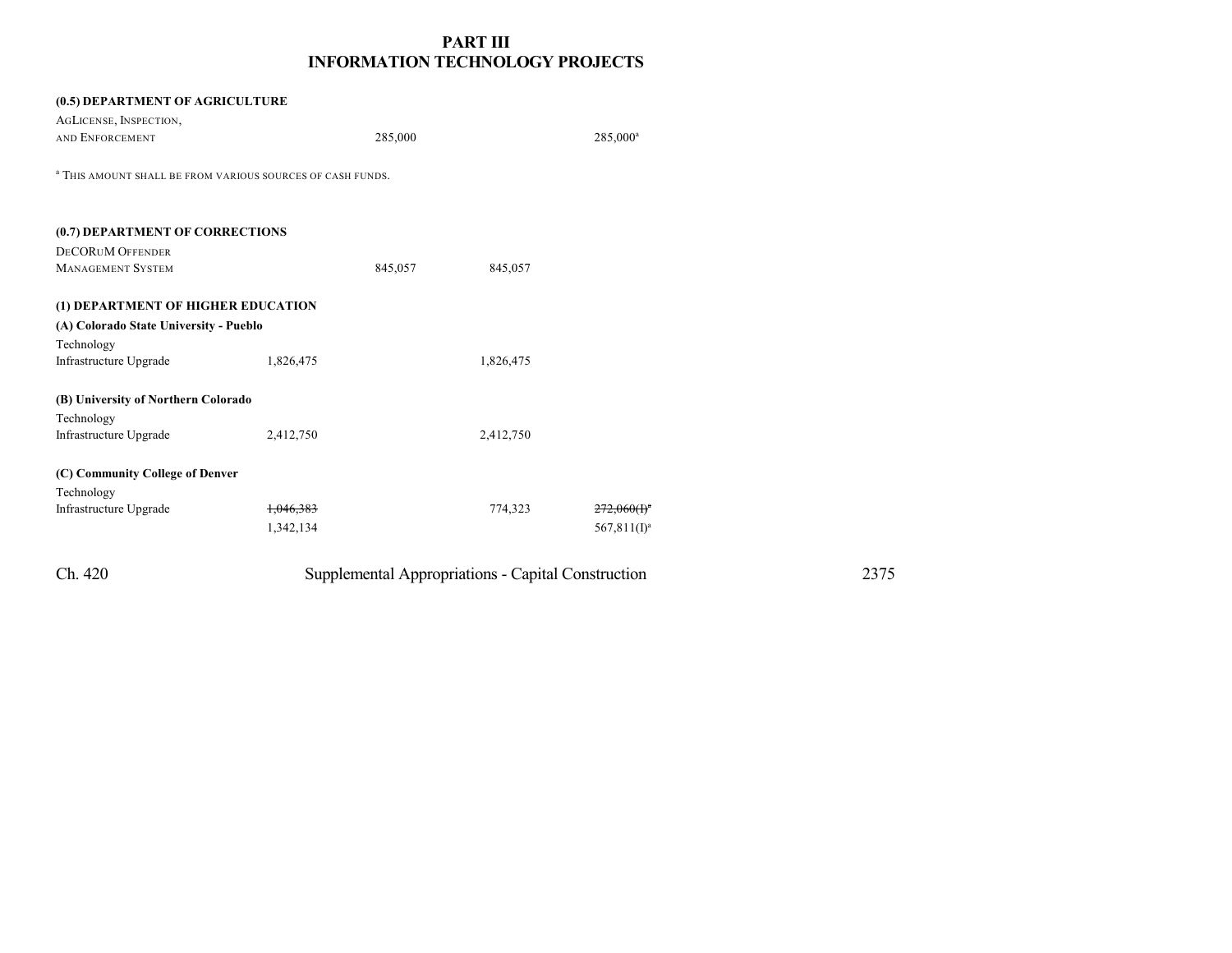# Appropriations 2376

|                                                             |                           |         |              | <b>APPROPRIATION FROM</b>                            |         |                      |    |                                       |                                |
|-------------------------------------------------------------|---------------------------|---------|--------------|------------------------------------------------------|---------|----------------------|----|---------------------------------------|--------------------------------|
|                                                             | ITEM &<br><b>SUBTOTAL</b> |         | <b>TOTAL</b> | <b>CAPITAL</b><br><b>CONSTRUCTION</b><br><b>FUND</b> |         | CASH<br><b>FUNDS</b> |    | <b>REAPPROPRIATED</b><br><b>FUNDS</b> | <b>FEDERAL</b><br><b>FUNDS</b> |
|                                                             | \$                        | \$      |              | \$                                                   | \$      |                      | \$ |                                       | \$                             |
|                                                             |                           |         |              |                                                      |         |                      |    |                                       |                                |
| <sup>a</sup> This amount shall be from institutional money. |                           |         |              |                                                      |         |                      |    |                                       |                                |
| (D) Lamar Community College                                 |                           |         |              |                                                      |         |                      |    |                                       |                                |
| Technology                                                  |                           |         |              |                                                      |         |                      |    |                                       |                                |
| Infrastructure Upgrade                                      |                           | 170,900 |              |                                                      | 170,900 |                      |    |                                       |                                |
| (E) Otero Junior College                                    |                           |         |              |                                                      |         |                      |    |                                       |                                |
| Technology                                                  |                           |         |              |                                                      |         |                      |    |                                       |                                |
| Infrastructure Upgrade                                      |                           | 250,000 |              |                                                      | 250,000 |                      |    |                                       |                                |
| (F) Pueblo Community College                                |                           |         |              |                                                      |         |                      |    |                                       |                                |
| Technology                                                  |                           |         |              |                                                      |         |                      |    |                                       |                                |
| Infrastructure Upgrade                                      |                           | 959,300 |              |                                                      | 959,300 |                      |    |                                       |                                |
|                                                             |                           |         | 6,665,808    |                                                      |         |                      |    |                                       |                                |
|                                                             |                           |         | 6,961,559    |                                                      |         |                      |    |                                       |                                |
|                                                             |                           |         |              |                                                      |         |                      |    |                                       |                                |
|                                                             |                           |         |              |                                                      |         |                      |    |                                       |                                |

### **(2) DEPARTMENT OF HUMAN SERVICES**

| Information Technology Systems |           |         |              |
|--------------------------------|-----------|---------|--------------|
| Interoperability               | 9,288,520 | 928.852 | 8,359,668(I) |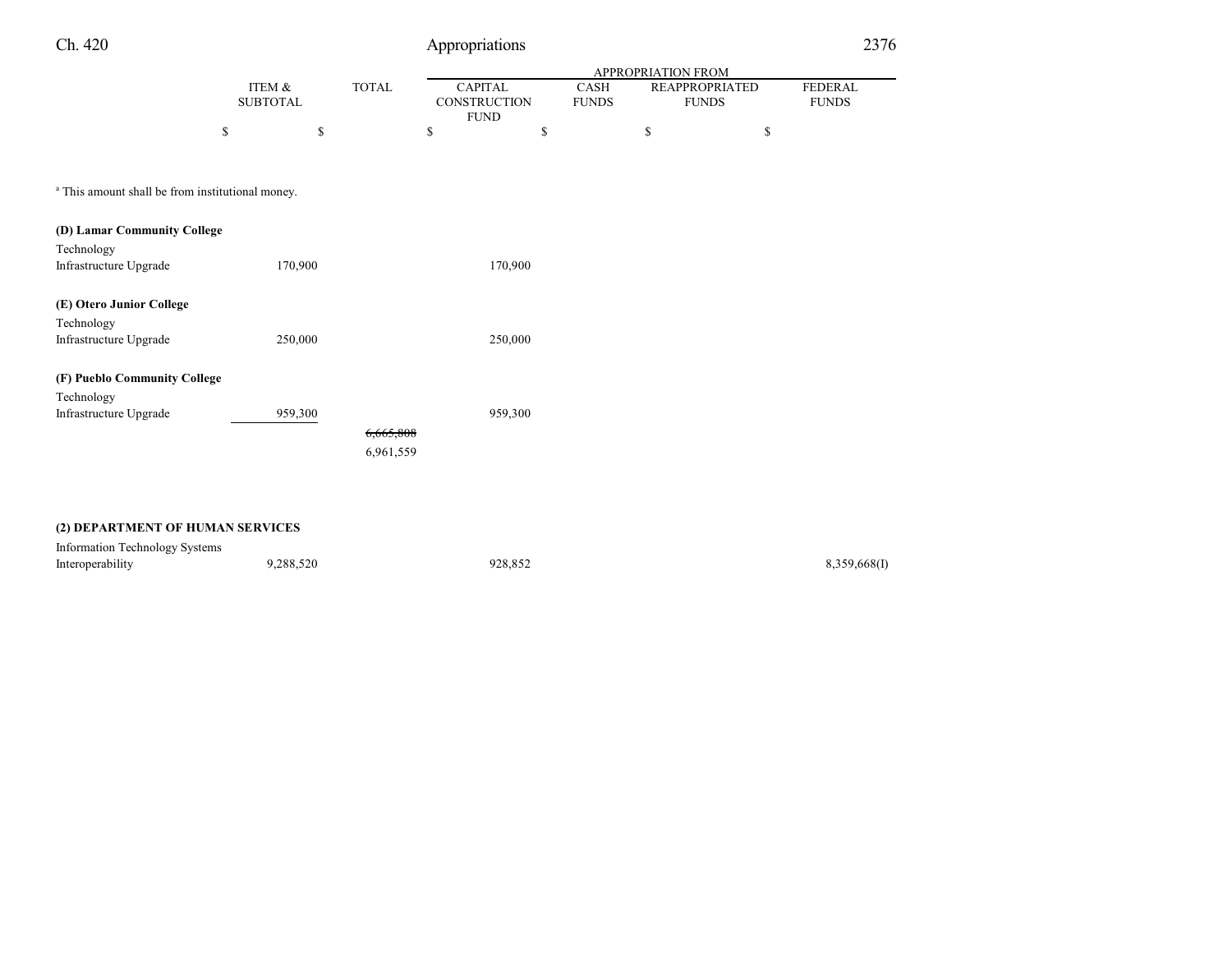| Child Welfare Case Management |                      |            |               |
|-------------------------------|----------------------|------------|---------------|
| System Replacement            | 6,749,617            | 3,374,809  | 3,374,808(I)  |
| Child Care Automated          |                      |            |               |
| Tracking System Enhancement   | <del>1,458,125</del> |            | 1,458,125(f)  |
|                               | 5,628,850            |            | $5,628,850^a$ |
|                               |                      | 17,496,262 |               |
|                               |                      | 21,666,987 |               |

<sup>a</sup> O<sup>F</sup> THIS AMOUNT, \$3,128,850 SHALL BE FROM CHILD CARE DEVELOPMENT FUNDS AND \$2,500,000(I) SHALL BE FROM FEDERAL GRANTS.

Unemployment Insurance Mainframe Migration and Modernization 25,263,480

25,263,480<sup>a</sup>

<sup>a</sup> Of this amount, an estimated \$18,403,971 shall be from the Employment and Training Technology Fund created in Section 8-77-109 (2) (a.9) (II) (A), C.R.S., and an estimated \$6,859,509 shall be from the Unemployment Revenue Fund created in Section 8-77-106 (1), C.R.S.

#### **(4) DEPARTMENT OF PUBLIC HEALTH AND ENVIRONMENT**

Laboratory Information Management System

| Replacement | 515,972 | $192, 119^a$ | <del>323,853(I)</del> |
|-------------|---------|--------------|-----------------------|
|             | 928,419 |              | 736,300(I)            |

a This amount shall be from the Laboratory Cash Fund created in Section 25-1.5-101 (1) (e) (II), C.R.S.

| Ch. 420<br>Supplemental Appropriations - Capital Construction | 2377 |
|---------------------------------------------------------------|------|
|---------------------------------------------------------------|------|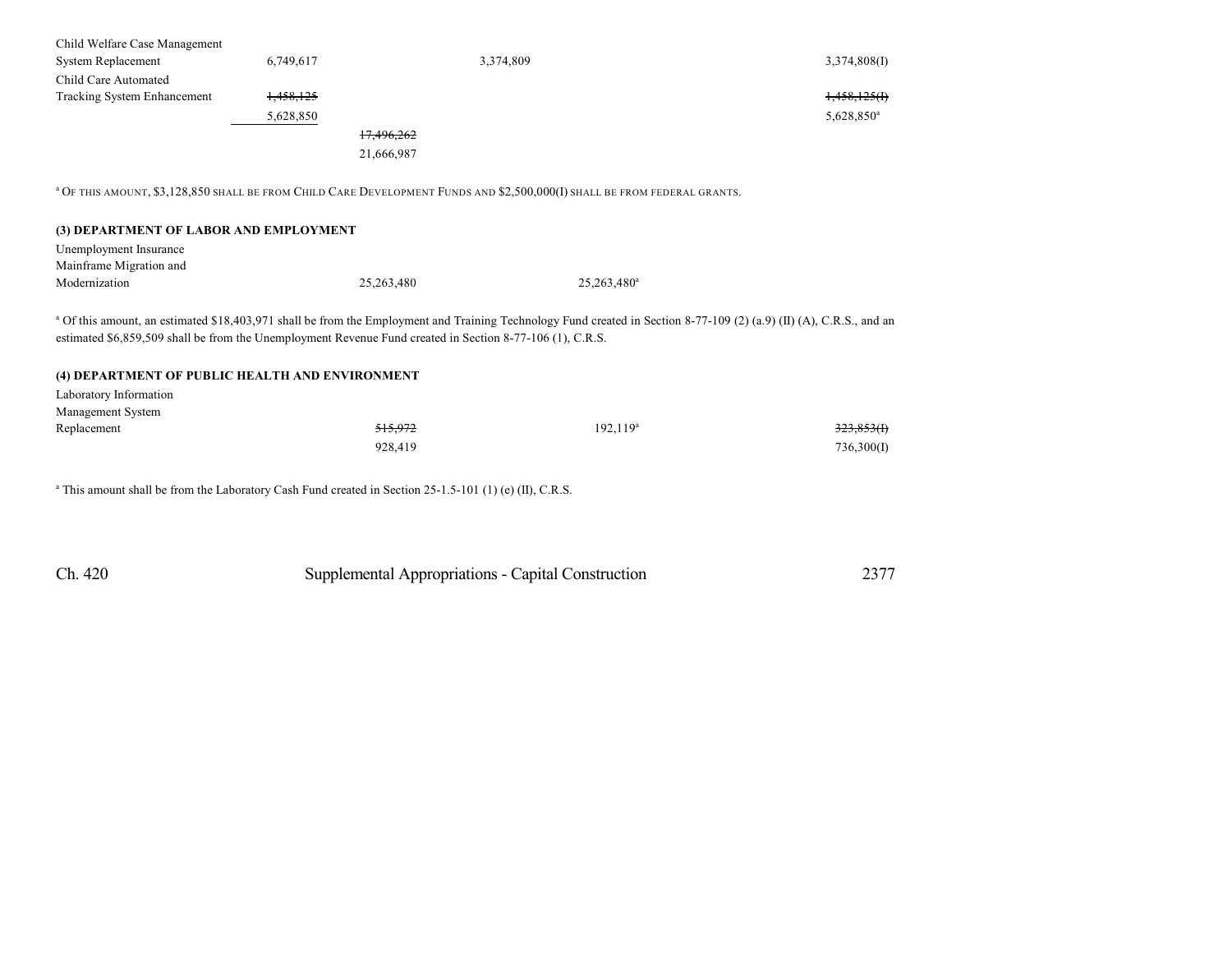| Ch. 420                                                               |                           | 2378          |                                                      |                             |                                       |                                |
|-----------------------------------------------------------------------|---------------------------|---------------|------------------------------------------------------|-----------------------------|---------------------------------------|--------------------------------|
|                                                                       |                           |               |                                                      |                             |                                       |                                |
|                                                                       | ITEM &<br><b>SUBTOTAL</b> | <b>TOTAL</b>  | <b>CAPITAL</b><br><b>CONSTRUCTION</b><br><b>FUND</b> | <b>CASH</b><br><b>FUNDS</b> | <b>REAPPROPRIATED</b><br><b>FUNDS</b> | <b>FEDERAL</b><br><b>FUNDS</b> |
|                                                                       | \$                        | S.            | \$                                                   | \$                          | \$<br>\$                              |                                |
|                                                                       |                           |               |                                                      |                             |                                       |                                |
| <b>TOTALS PART III</b><br>(INFORMATION<br><b>TECHNOLOGY PROJECTS)</b> |                           | \$49,941,522  | \$10,697,409                                         | \$25,727,659                |                                       | \$13,516,454                   |
|                                                                       |                           | \$55,950,502  | \$11,542,466                                         | \$26,308,410                |                                       | \$18,099,626                   |
| <b>GRAND TOTALS</b>                                                   |                           |               |                                                      |                             |                                       |                                |
| (CAPITAL CONSTRUCTION)                                                |                           | \$239,086,768 | \$115,569,901                                        | \$108,931,647 <sup>a</sup>  |                                       | \$14,585,220 <sup>b</sup>      |
|                                                                       |                           | \$247,743,578 | \$117,886,557                                        | \$109,922,398 <sup>a</sup>  | \$766,231                             | $$19,168,392^b$                |

<sup>a</sup> Of this amount, \$1,145,000 shall be from the Highway Users Tax Fund created in Section 43-4-201 (1) (a), C.R.S., pursuant to Section 43-4-201 (3) (a) (I) (C), C.R.S., and \$300,000 shall be from the Highway Users Tax Fund created in Section 43-4-201 (1) (a), C.R.S., pursuant to Section 33-10-111 (4), C.R.S. Of this amount,  $\frac{67,673,344}{7,673,344}$ \$7,969,095 contains an (I) notation.

<sup>b</sup> This amount OF THIS AMOUNT, \$16,039,542 contains an (I) notation.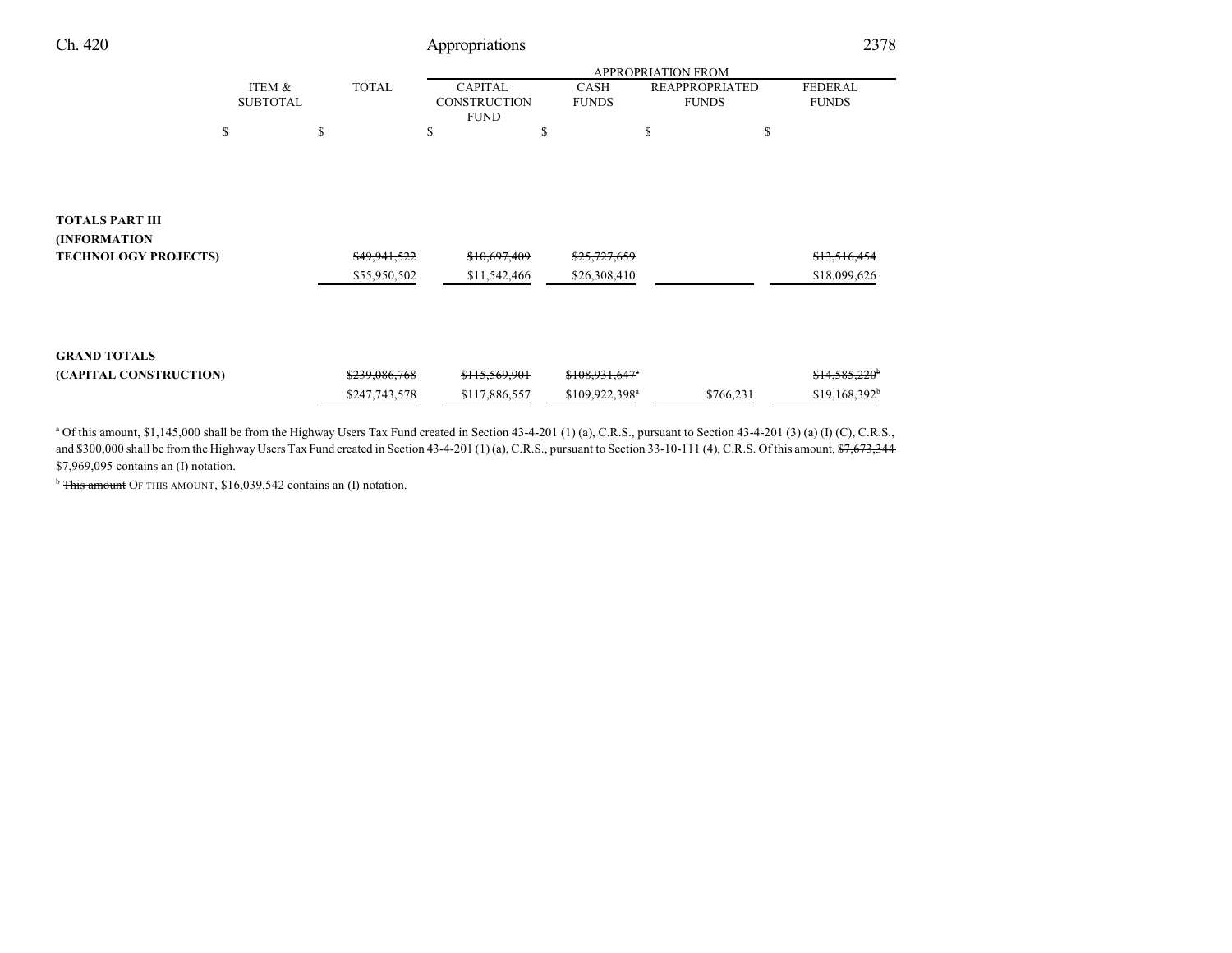|          |              | APPROPRIATION FROM  |              |                       |              |  |  |  |
|----------|--------------|---------------------|--------------|-----------------------|--------------|--|--|--|
| ITEM &   | <b>TOTAL</b> | <b>CAPITAL</b>      | CASH         | <b>REAPPROPRIATED</b> | FEDERAL      |  |  |  |
| SUBTOTAL |              | <b>CONSTRUCTION</b> | <b>FUNDS</b> | <b>FUNDS</b>          | <b>FUNDS</b> |  |  |  |
|          |              | <b>FUND</b>         |              |                       |              |  |  |  |
|          |              |                     |              |                       |              |  |  |  |

**SECTION 2. Capital construction appropriations for the fiscal year beginning July 1, 2015.** In Session Laws of Colorado 2015, section 3 of chapter 364, (SB 15-234), **amend** Part I (4)(B) as the affected totals are amended by section 1 of chapter 384, (HB16-1252), Session Laws of Colorado 2016, as follows:

### Section 3. **Capital Construction Appropriation.**

# **PART I CAPITAL CONSTRUCTION, CAPITAL RENEWAL, AND CAPITAL LEASE PURCHASE PAYMENTS**

#### **(4) DEPARTMENT OF HIGHER EDUCATION**

|  | (B) Colorado School of Mines |  |  |  |
|--|------------------------------|--|--|--|
|--|------------------------------|--|--|--|

| <b>Heating Plant Renovation</b> | <del>13,129,330</del> | 6.564.665 | $6,564,665$ <sup>*</sup> |
|---------------------------------|-----------------------|-----------|--------------------------|
|                                 | 13.454.330            |           | $6.889.665$ <sup>a</sup> |

<sup>a</sup> This amount shall be from institutional general funds set aside for capital renewal.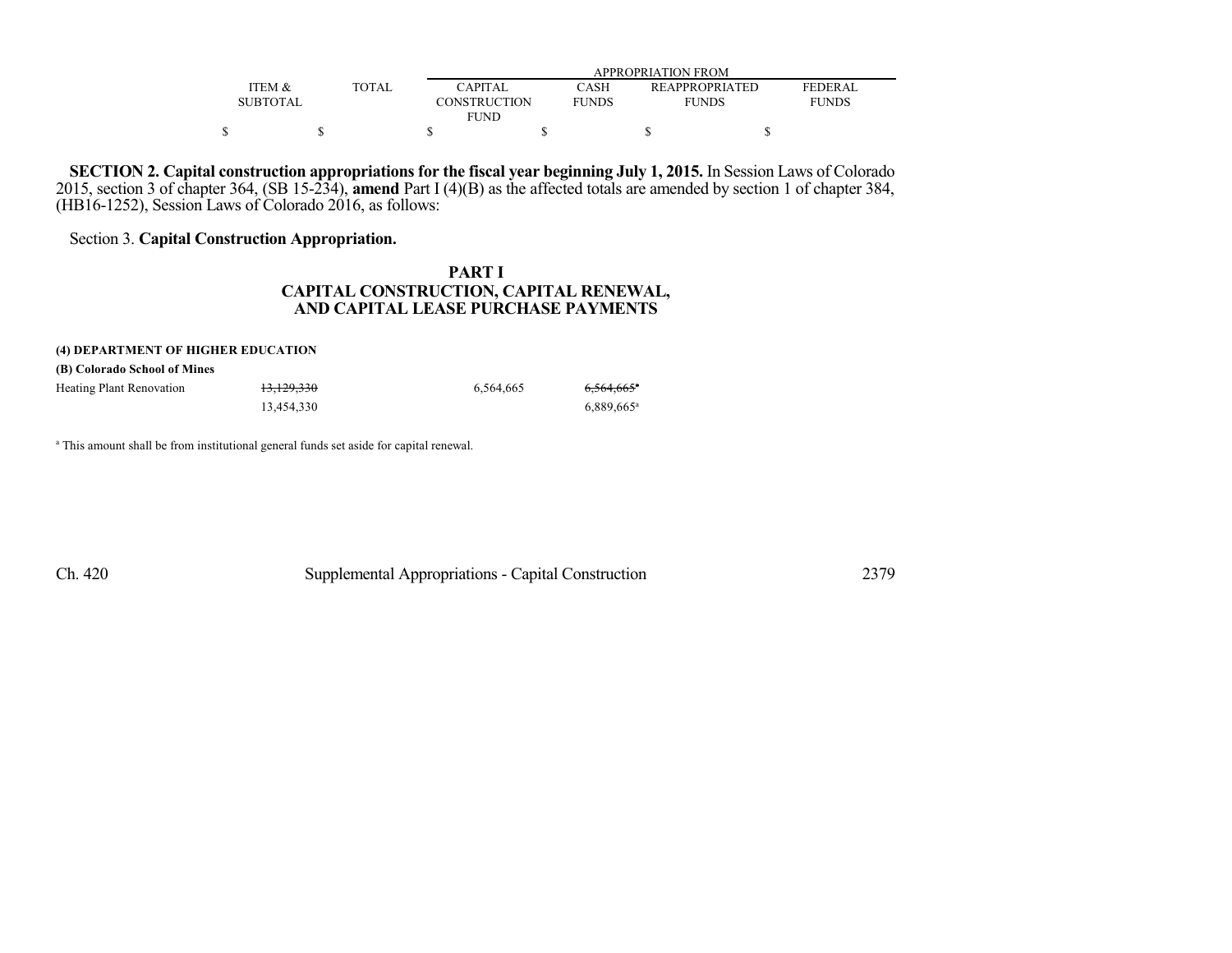| Ch. 420                                                                                        |                           | 2380                           |                                                      |                                                             |                                       |                                |
|------------------------------------------------------------------------------------------------|---------------------------|--------------------------------|------------------------------------------------------|-------------------------------------------------------------|---------------------------------------|--------------------------------|
|                                                                                                |                           |                                |                                                      |                                                             |                                       |                                |
|                                                                                                | ITEM &<br><b>SUBTOTAL</b> | <b>TOTAL</b>                   | <b>CAPITAL</b><br><b>CONSTRUCTION</b><br><b>FUND</b> | <b>CASH</b><br><b>FUNDS</b>                                 | <b>REAPPROPRIATED</b><br><b>FUNDS</b> | <b>FEDERAL</b><br><b>FUNDS</b> |
|                                                                                                | \$                        | S                              | \$                                                   | S                                                           | \$                                    | \$                             |
| <b>TOTALS PART I</b><br>(CAPITAL CONSTRUCTION,<br><b>CAPITAL RENEWAL,</b><br>AND CAPITAL LEASE |                           |                                |                                                      |                                                             |                                       |                                |
| <b>PURCHASE PAYMENTS)</b>                                                                      |                           | \$259,499,970<br>\$259,824,970 | \$155,419,966                                        | \$103,887,066<br>\$104,212,066                              |                                       | \$192,938                      |
| <b>GRAND TOTALS</b>                                                                            |                           |                                |                                                      |                                                             |                                       |                                |
| (CAPITAL CONSTRUCTION)                                                                         |                           | \$398,638,382<br>\$398,963,382 | \$251,492,777                                        | $$117,798,201$ <sup>a</sup><br>\$118, 123, 201 <sup>a</sup> | \$13,911,135                          | $$15,436,269^b$                |

<sup>a</sup> Of this amount, \$2,076,402 shall be from the Highway Users Tax Fund pursuant to Section 43-4-201 (3) (a) (I) (C), C.R.S., and \$300,000 shall be from the Highway Users Tax Fund pursuant to Section 33-10-111 (4), C.R.S. Of this amount, \$4,935,458 contains an (I) notation.

<sup>b</sup> This amount contains an (I) notation.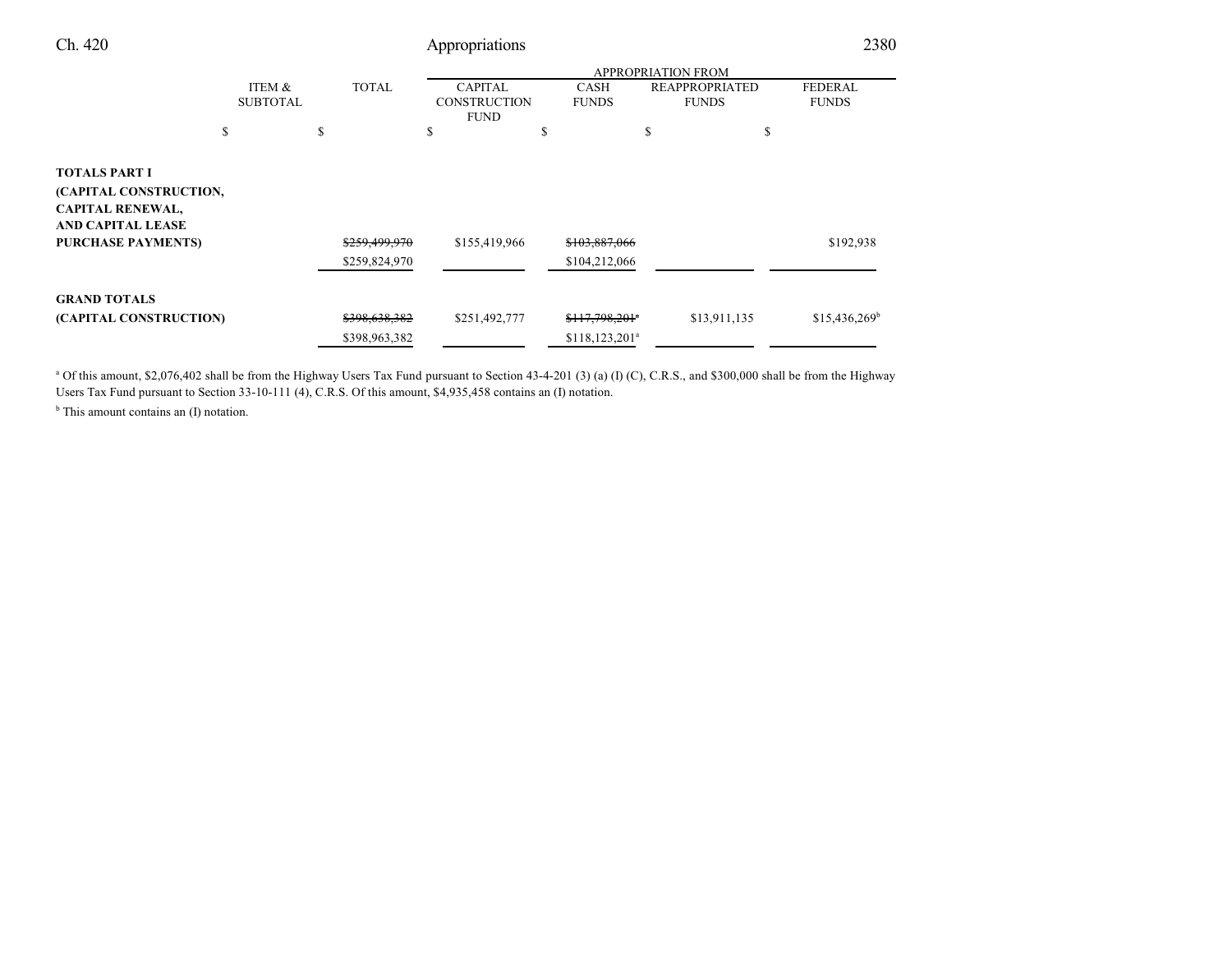|                   |              | APPROPRIATION FROM  |              |                       |              |  |  |
|-------------------|--------------|---------------------|--------------|-----------------------|--------------|--|--|
| <b>ITEM &amp;</b> | <b>TOTAL</b> | <b>CAPITAL</b>      | CASH         | <b>REAPPROPRIATED</b> | FEDER AL     |  |  |
| SUBTOTAL          |              | <b>CONSTRUCTION</b> | <b>FUNDS</b> | <b>FUNDS</b>          | <b>FUNDS</b> |  |  |
|                   |              | <b>FUND</b>         |              |                       |              |  |  |
|                   |              |                     |              |                       |              |  |  |

**SECTION 3. Capital construction appropriations for the fiscal year beginning July 1, 2014.** In Session Laws of Colorado 2014, section 3 of chapter 420, (HB 14-1336), **amend** Part I (4)(M) and the affected totals as Part I (4)(M) and the affected totals are amended by Section 1 of chapter 363, (SB 15-165), Session Laws of Colorado 2015, and as the affected totals are further amended by section 2 of chapter 384 (HB 16-1252) and section 4 of Chapter 385 (HB 16-1405), Session Laws of Colorado 2016, and **add** footnote 3 to Part I (7), as follows:

## Section 3. **Capital Construction Appropriation.**

## **PART I CAPITAL CONSTRUCTION, CAPITAL RENEWAL, AND CAPITAL LEASE PURCHASE PAYMENTS**

#### **(4) DEPARTMENT OF HIGHER EDUCATION**

| (M) History Colorado                   |           |           |                      |
|----------------------------------------|-----------|-----------|----------------------|
| Lease Purchase of                      |           |           |                      |
| Colorado History Museum                | 3,121,000 |           | $3,121,000^a$        |
| Pearce McAllister Renovation           | 843.876   | 843.876   |                      |
| Georgetown Loop Railroad               |           |           |                      |
| <b>Business Capitalization Program</b> | 400,000   | 300,000   | 100.000 <sup>b</sup> |
| Lebanon Mill Dam Restoration           | 768,210   | 768,210   |                      |
|                                        | 1,123,662 | 1,123,662 |                      |
|                                        |           |           |                      |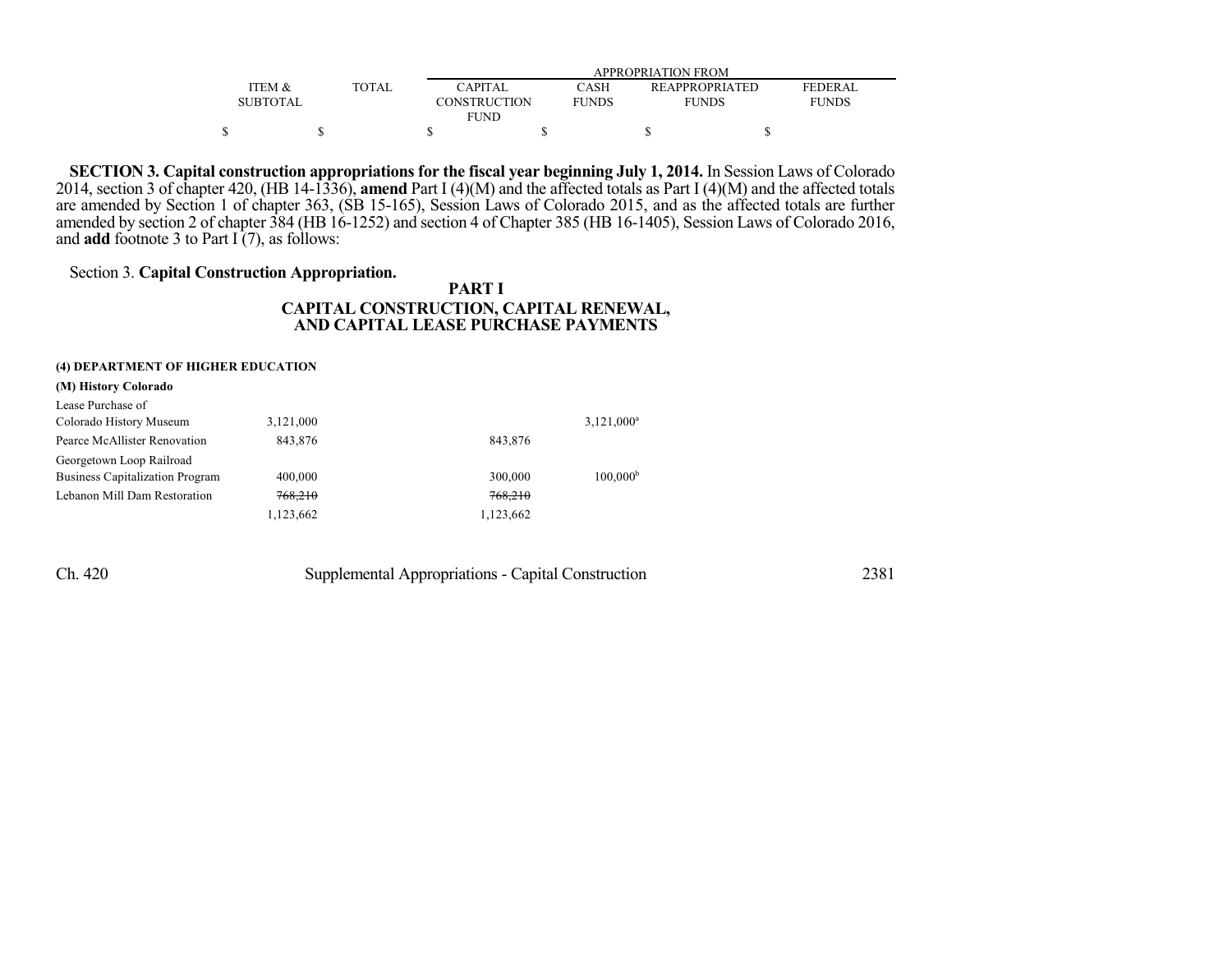| Ch. 420                                                          |                           |                           | Appropriations |         |                                                      |                      | 2382                                  |                                |  |
|------------------------------------------------------------------|---------------------------|---------------------------|----------------|---------|------------------------------------------------------|----------------------|---------------------------------------|--------------------------------|--|
|                                                                  | <b>APPROPRIATION FROM</b> |                           |                |         |                                                      |                      |                                       |                                |  |
|                                                                  |                           | ITEM &<br><b>SUBTOTAL</b> | <b>TOTAL</b>   |         | <b>CAPITAL</b><br><b>CONSTRUCTION</b><br><b>FUND</b> | CASH<br><b>FUNDS</b> | <b>REAPPROPRIATED</b><br><b>FUNDS</b> | <b>FEDERAL</b><br><b>FUNDS</b> |  |
|                                                                  | \$                        | \$                        |                | \$      | \$                                                   |                      | \$                                    | \$                             |  |
| Regional Museum<br>Preservation Projects                         |                           | 700,000                   |                |         |                                                      | $700,000^{\circ}$    |                                       |                                |  |
| Ute Indian Museum Expansion<br>500,000<br>6,333,086<br>6,688,538 |                           |                           |                | 500,000 |                                                      |                      |                                       |                                |  |
|                                                                  |                           |                           |                |         |                                                      |                      |                                       |                                |  |

<sup>a</sup> This amount shall be from Limited Gaming Revenues deposited in the State Historical Fund created in Section 9 (5) (b) (II) of Article XVIII of the State Constitution, to be used pursuant to Section 12-47.1-1201, C.R.S.

<sup>b</sup> This amount shall be from railroad operations and gifts, grants, and donations.

<sup>c</sup> Of this amount, \$600,000 shall be from Limited Gaming Revenues deposited in the State Historical Fund created in Section 9 (5) (b) (II) of Article XVIII of the State Constitution, to be used pursuant to Section 12-47.1-1201, C.R.S., and \$100,000 shall be from revenue earned from the operation of the Georgetown Loop Railroad.

#### **(7) DEPARTMENT OF LABOR AND EMPLOYMENT**

Workers' Compensation Mainframe Migration and Modernization Project PROJECT<sup>3</sup> 5,932,500 5,932,500<sup>a</sup>

<sup>a</sup> This amount shall be from Workers' Compensation Cash Fund created in Section 8-44-112, C.R.S.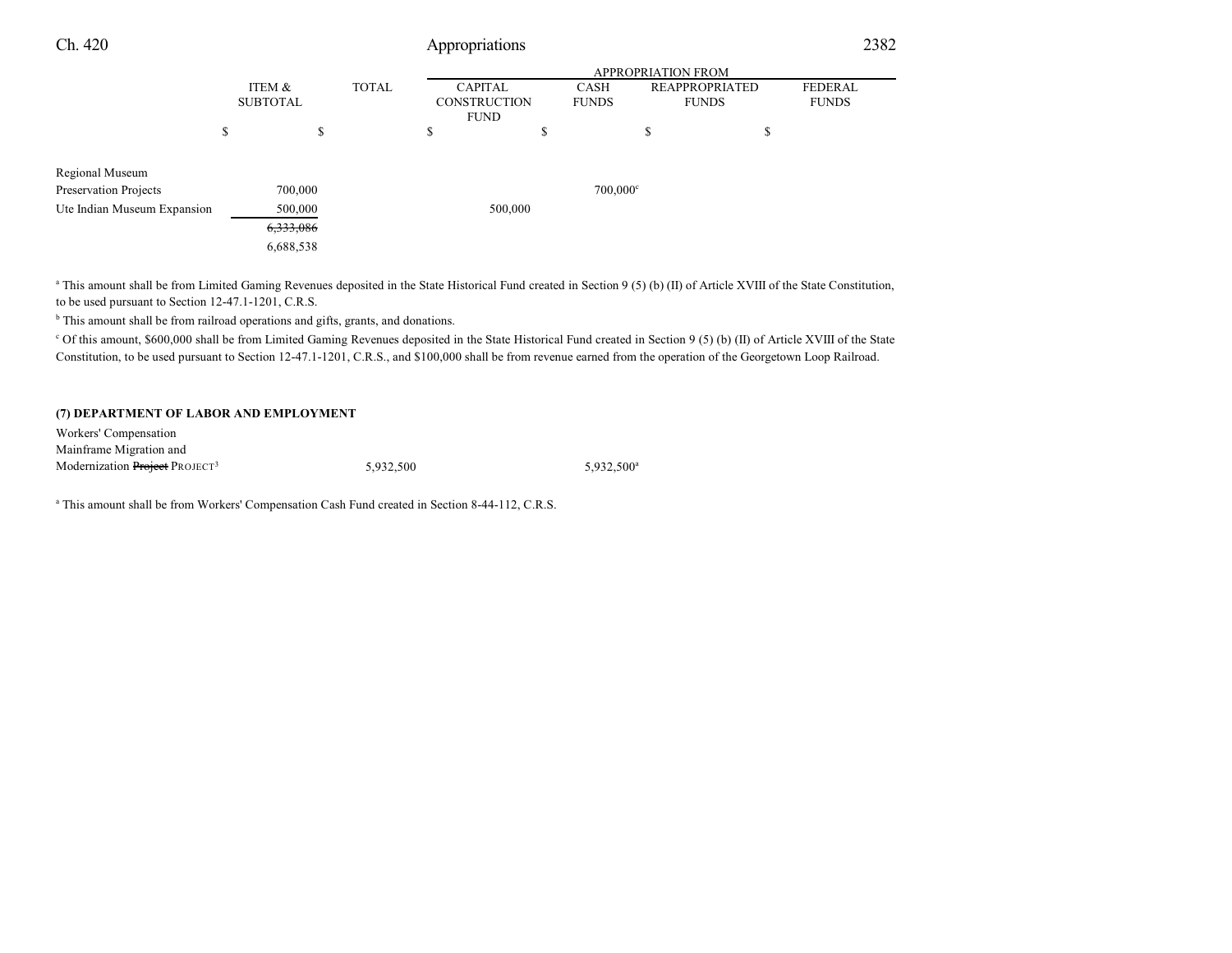#### **TOTALS PART I**

### **(CAPITAL CONSTRUCTION, CAPITAL RENEWAL, AND CAPITAL LEASE**

| <b>PURCHASE PAYMENTS)</b> | \$515,088,272                  | \$340,201,184                  | \$165,540,551    | \$7,427,537 | \$1,919,000    |
|---------------------------|--------------------------------|--------------------------------|------------------|-------------|----------------|
|                           | \$515,443,724                  | \$340,556,636                  |                  |             |                |
| <b>GRAND TOTALS</b>       |                                |                                |                  |             |                |
| (CAPITAL CONSTRUCTION)    | \$563,537,585<br>\$563,893,037 | \$387,428,545<br>\$387,783,997 | $$165,861,978^a$ | \$7,427,537 | $$2,819,525^b$ |
|                           |                                |                                |                  |             |                |

 $^{\text{a}}$  Of this amount, \$845,633 shall be from the Highway Users Tax Fund pursuant to Section 43-4-201 (3) (a) (I) (C), C.R.S. Of this amount, \$16,924,298 contains an (I) notation.

<sup>b</sup> This amount contains an (I) notation.

**FOOTNOTES** -- The following statements are referenced to the numbered footnotes throughout section 3.

3 DEPARTMENT OF LABOR AND EMPLOYMENT, WORKERS' COMPENSATION MAINFRAME MIGRATION AND MODERNIZATION PROJECT -- OF THIS APPROPRIATION, \$2,045,243 REMAINS AVAILABLE THROUGH JUNE 30, 2018.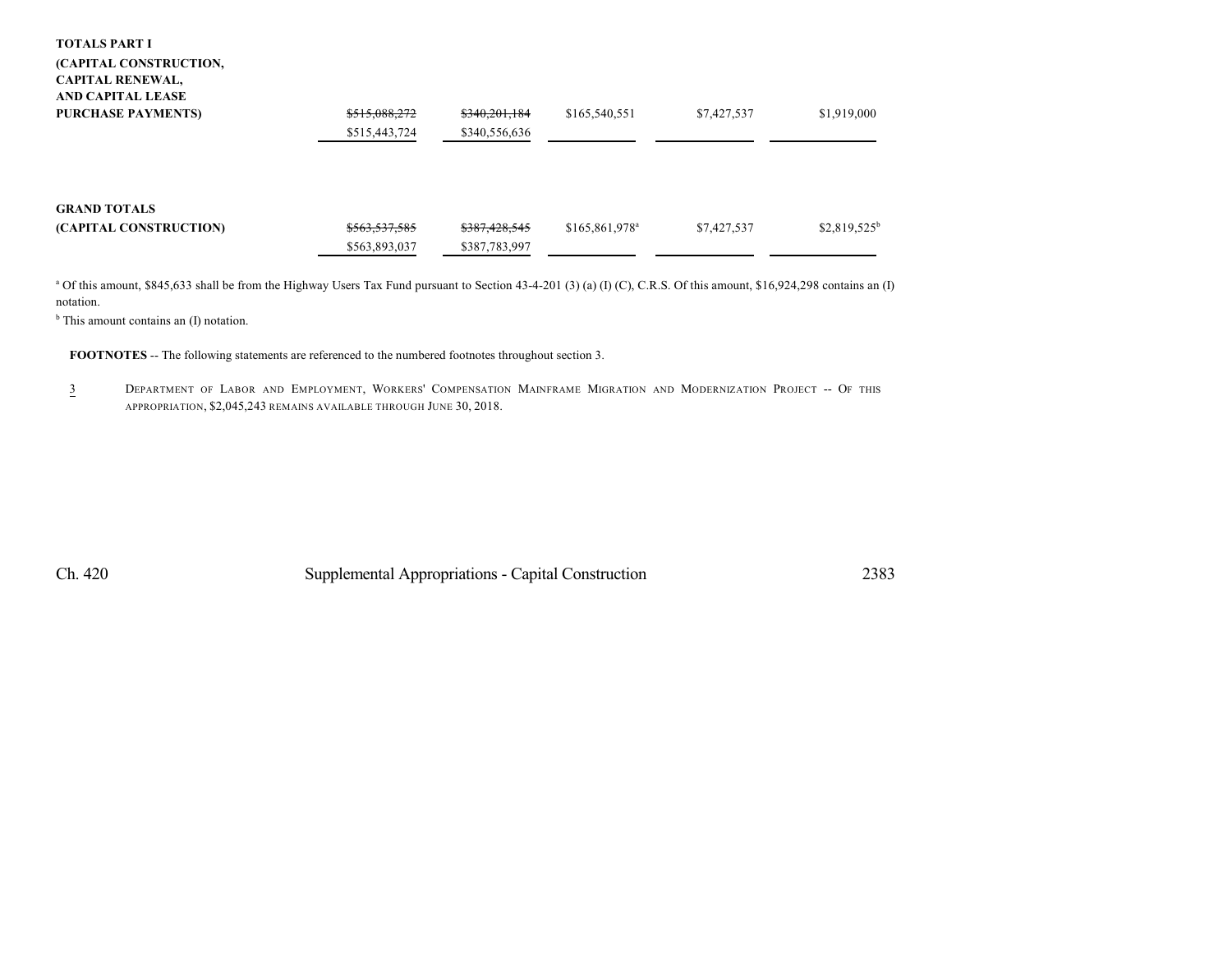# Ch. 420 Appropriations

|--|

|                   |              |                     | APPROPRIATION FROM |                       |                |
|-------------------|--------------|---------------------|--------------------|-----------------------|----------------|
| <b>ITEM &amp;</b> | <b>TOTAL</b> | <b>CAPITAL</b>      | CASH               | <b>REAPPROPRIATED</b> | <b>FEDERAL</b> |
| <b>SUBTOTAL</b>   |              | <b>CONSTRUCTION</b> | <b>FUNDS</b>       | <b>FUNDS</b>          | <b>FUNDS</b>   |
|                   |              | <b>FUND</b>         |                    |                       |                |
|                   |              |                     |                    |                       |                |

**SECTION 4. Capital construction appropriations for the fiscal year beginning July 1, 2011.** In Session Laws of Colorado 2011, section 3 of chapter 335, (SB 11-209), **add** footnote 1 to Part IX (1) as the affected totals are amended by the section 5 of chapter 304 (HB 12-1200), Session Laws of Colorado 2012; as the affected totals are amended by section 3 of Chapter 440  $(SB13-107)$ , Session Laws of Colorado 2013; and as the affected totals are amended by section 3 of chapter 419 (HB 14-1249) and as Part IX  $(1)$  and the affected totals are amended by section 4 of Chapter 420 (HB 14-1336), Session Laws of Colorado 2014, as follows:

### Section 3. **Capital Construction Appropriation.**

## **PART IX DEPARTMENT OF PUBLIC HEALTH AND ENVIRONMENT**

| (1) CAPITAL CONSTRUCTION     |            |            |                |            |
|------------------------------|------------|------------|----------------|------------|
| Brownsfield Cleanup Program  | 250,000    |            | $250.000^a$    |            |
| Natural Resource             |            |            |                |            |
| Damage Restoration           | 12,656,315 |            | $12,656,315^b$ |            |
| Superfund Sites              |            |            |                |            |
| Cleanup CLEANUP <sup>1</sup> | 71,159,221 |            | $7,115,922^a$  | 64,043,299 |
|                              |            | 84,065,536 |                |            |

a These amounts shall be from the Hazardous Substance Response Fund created in Section 25-16-104.6 (1) (a), C.R.S.

<sup>b</sup> This amount shall be from the Natural Resource Damage Recovery Fund created in Section 25-16-104.7 (1), C.R.S.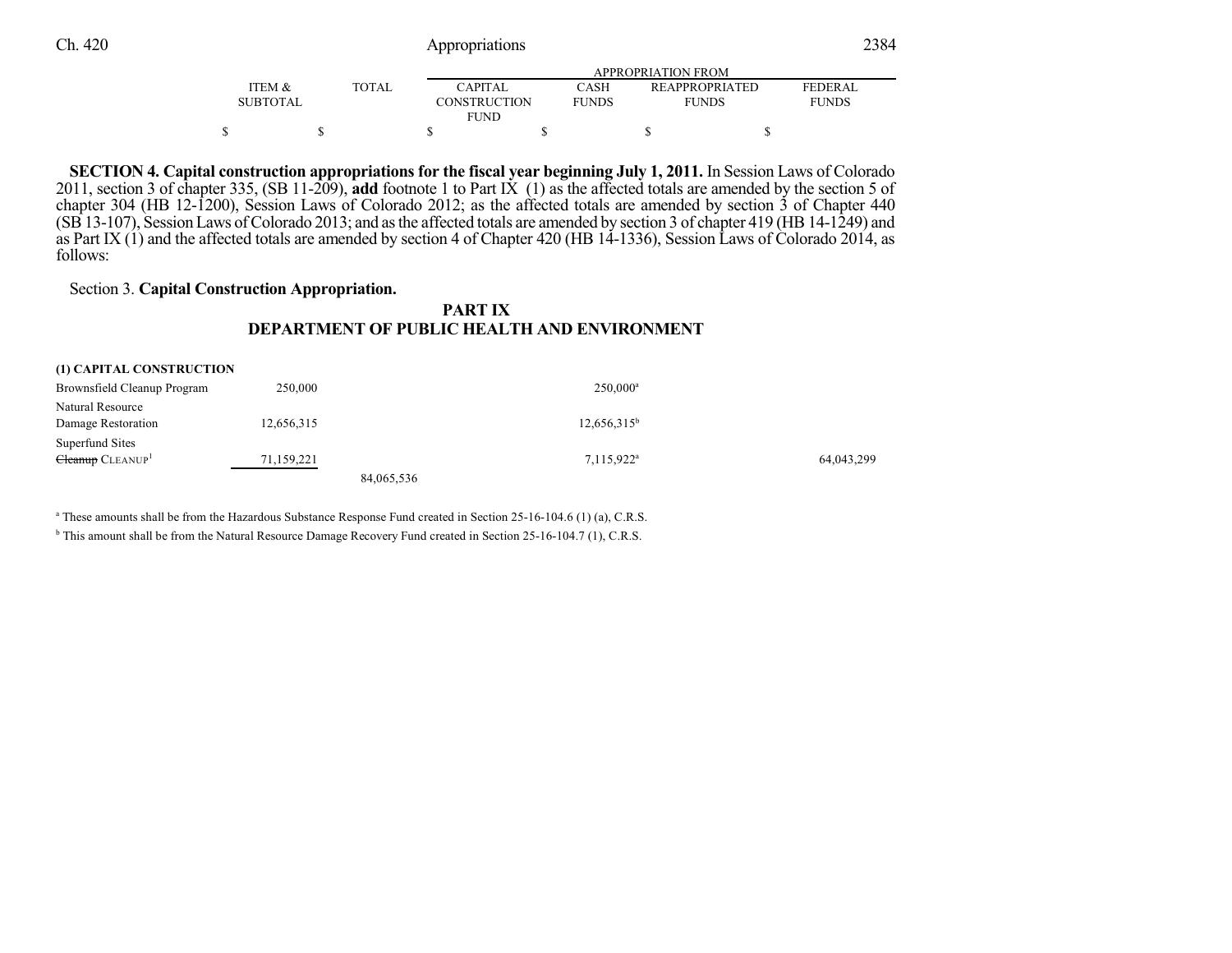**TOTALS PART IX**

| (PUBLIC HEALTH AND<br><b>ENVIRONMENT</b>      | \$84,065,536  |              | \$20,022,237     | \$64,043,299 |
|-----------------------------------------------|---------------|--------------|------------------|--------------|
| <b>GRAND TOTALS</b><br>(CAPITAL CONSTRUCTION) | \$240,127,667 | \$48,891,749 | $$111,933,910^a$ | \$79,302,008 |

a This amount includes \$300,000 from the Highway Users Tax Fund pursuant to Section 43-4-201 (3) (a) (I) (B), C.R.S.

**FOOTNOTES** -- The following statements are referenced to the numbered footnotes throughout section 2.

1 DEPARTMENT OF PUBLIC HEALTH AND ENVIRONMENT, CAPITAL CONSTRUCTION, SUPERFUND SITES CLEANUP -- THIS APPROPRIATION REMAINS AVAILABLE THROUGH JUNE 30, 2017.